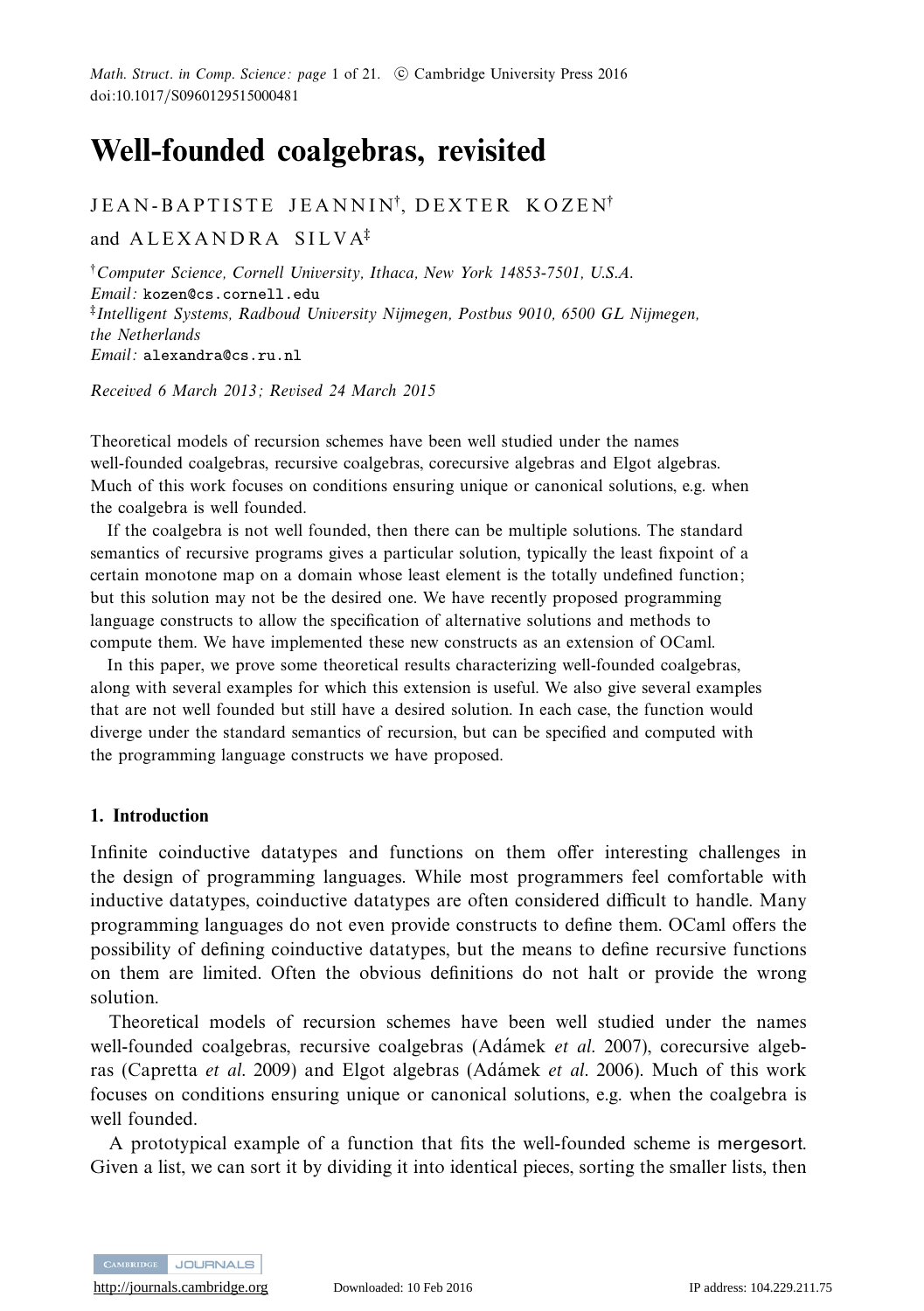merging the resulting sorted lists. The base case is the empty list or the list containing a single element. As with most recursive functions, the scheme of definition is: given an argument, check if it is the base case; if not, prepare the arguments for the recursive calls, recursively apply the function, then combine the results of the recursive calls into the final result. For mergesort, this scheme is illustrated in the following diagram:



The function  $\gamma$  checks whether the list is empty or a singleton, otherwise divides it in two lists of roughly equal size.

$$
\gamma(\ell) = i_0(\ell), \quad \ell = [ ] \text{ or } \ell = [a],
$$
  

$$
\gamma([a_1; \dots; a_n]) = i_1([a_1; \dots; a_{n/2}],[a_{n/2}+1; \dots; a_n]), \quad n \ge 2.
$$

Here  $\iota_0$  and  $\iota_1$  are the injections into the coproduct. After the function is applied recursively, the results of the recursive calls are combined by  $\alpha$ , which merges the two sorted lists.

$$
\alpha(\iota_0(\ell)) = \ell \qquad \qquad \alpha(\iota_1(\ell_1, \ell_2)) = \mathsf{merge}(\ell_1, \ell_2)
$$

The merge function obeys a similar scheme:

$$
A^* \times A^* \xrightarrow{\text{merge}} A^* \\
\gamma \downarrow \qquad \qquad \uparrow \alpha \\
A^* + A \times A^* \times A^* \xrightarrow{\text{id}_{A^*} + \text{id}_A \times \text{merge}} A^* + A \times A^* \\
\qquad \qquad \downarrow
$$

where

$$
\gamma([1,\ell) = \gamma(\ell, [1]) = \iota_0(\ell), \qquad \alpha(\iota_0(\ell)) = \ell
$$
  

$$
\gamma(a_1 :: \ell_1, a_2 :: \ell_2) = \begin{cases} \iota_1(a_1, \ell_1, a_2 :: \ell_2) & \text{if } a_1 \le a_2 \\ \iota_1(a_2, a_1 :: \ell_1, \ell_2) & \text{if } a_1 > a_2 \end{cases} \qquad \alpha(\iota_1(a,\ell)) = a :: \ell.
$$

The fact that these functions are well-defined and unique follows from the theory of recursive coalgebras (Adámek *et al.* 2007).

Abstractly, these definitional schemes are of the form

$$
\begin{array}{ccc}\nC & \xrightarrow{h} & A \\
\gamma \downarrow & \uparrow \alpha \\
FC & \xrightarrow{Fh} & FA\n\end{array} \tag{1}
$$

where *F* is usually a polynomial functor on Set and  $(C, \gamma)$  and  $(A, \alpha)$  are a coalgebra and an algebra, respectively, for the functor *F*. The function *h* being defined is called an *F*-coalgebra-algebra morphism.

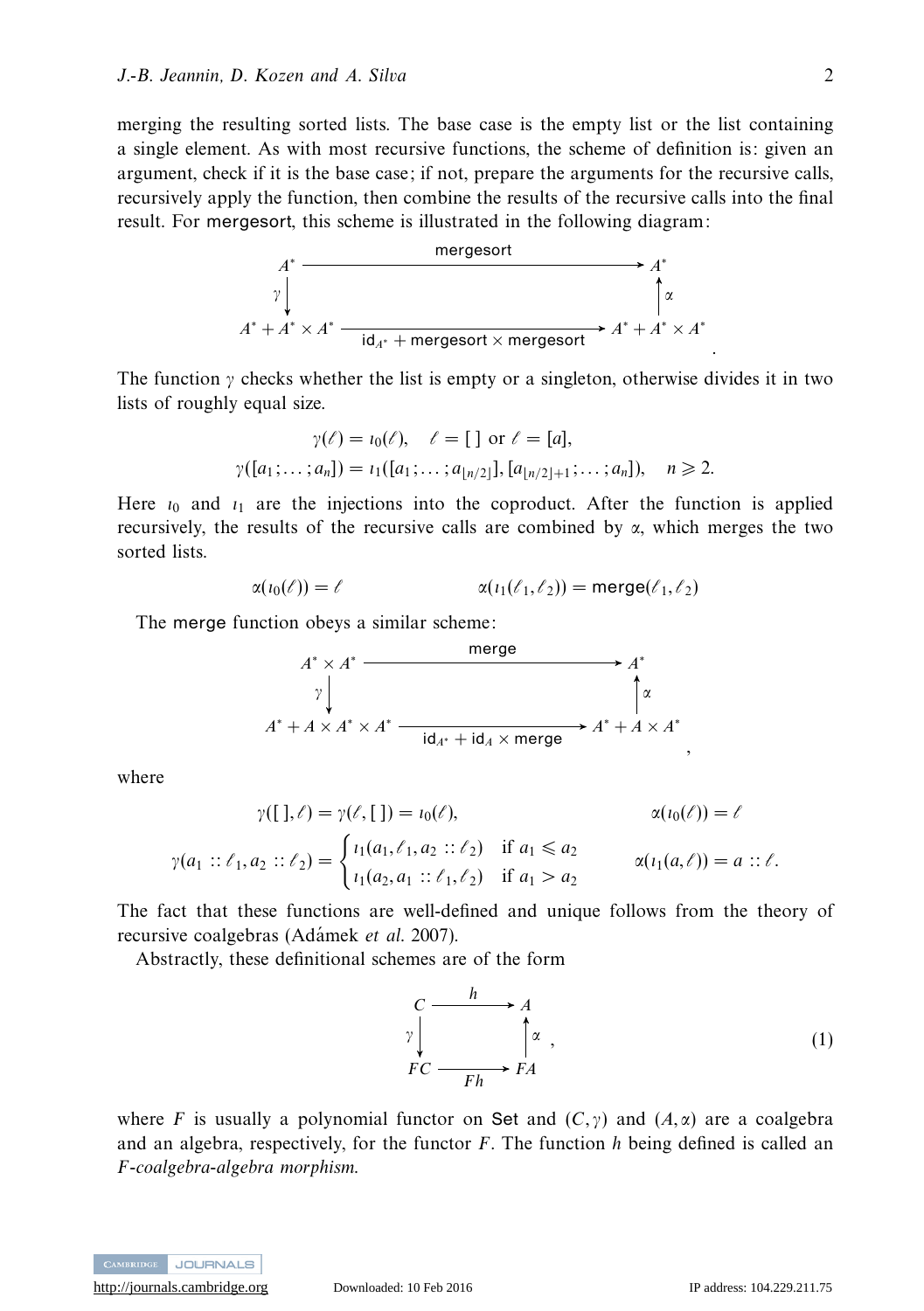The standard semantics of recursion, as provided by all modern programming languages, provides a means of expressing and computing the unique solution of (1), provided the coalgebra  $C$  is well founded; that is, provided there is a basis to the recursion. However, the diagram (1) can act as a valid definitional scheme even when *C* is not well founded. This observation was the starting point of our work on new program constructs for functions defined by such definitional schemes when *C* is not well founded (Jeannin et al. 2012, 2013). In the non-well-founded case, there can be multiple solutions. The standard semantics of recursive programs gives a particular solution, typically the least fixpoint of a certain monotone map on a domain whose least element is the totally undefined function, which in the non-well-founded case may not be the desired one. In Jeannin et al. (2012, 2013), we introduced new programming language constructs to allow the programmer to specify and compute a desired alternative solution by solving a set of equations determined by (1).

In the course of our study, we also proved some theoretical results that are connected to existing research (Adámek *et al.* 2007). The setting in our paper and the one of Adámek et al.  $(2007)$  is different though: on the one hand, in Adámek et al.  $(2007)$  the functor is required to be finitary, which we do not in the present paper; on the other hand, we do require functors to be polynomial (albeit multi-sorted) which they do not. In this paper, we provide some examples where our extension is useful. The simplest example of this is the case of mutually recursive definitions. For example, consider the even and odd predicates on natural numbers. In an ML-style language, we would write:

```
let rec even n = if n = 0 then true else odd (n-1)and odd n = if n = 0 then false else even (n-1)
```
Our results extend the results of Adámek *et al.* (2007) to several patterns of function definitions, including this one. Mutually recursive functions are also treated in (Adámek et al. 2006). We want to stress again that the results of Adamek et al. (2007) apply to a large class of recursive function definitions, but there appear to be cases that are not covered, at least not in any straightforward way, like the above one.

The main result of this paper is a theoretical result that relates to a result of Adámek et al. (2007). In particular, we consider multi-sorted polynomial functors instead of finitary functors. As we shall see, this provides an amenable framework for mutually recursive functions. Moreover, we clarify that the central notion in the theorem is well-foundedness and not finiteness. We show:

- **—** Every *F*-coalgebra *C* contains a maximal well-founded subcoalgebra wf *C*.
- **—** If *R* is a final *F*-coalgebra, then wf *R* is the initial *F*-algebra.
- **—** Let *C* be an *F*-coalgebra. The following are equivalent:
	- $\sim$  *C* is well founded; that is,  $C = \text{wf } C$ .
	- **–** There is a valid induction principle for *C* (defined precisely in Section 3.2).
	- $\blacksquare$  There is a unique coalgebra morphism  $C \rightarrow \mathsf{wt} R$ .
	- **–** There is a unique coalgebra-algebra morphism from *C* to any *F*-algebra.

Our constructions are based on the concept of realizations, a concrete representation of final coalgebras for a wide class of multi-sorted type signatures (Kozen 2011). Realizations go beyond ordinary polynomial functors on Set in that they handle infinite (countable or

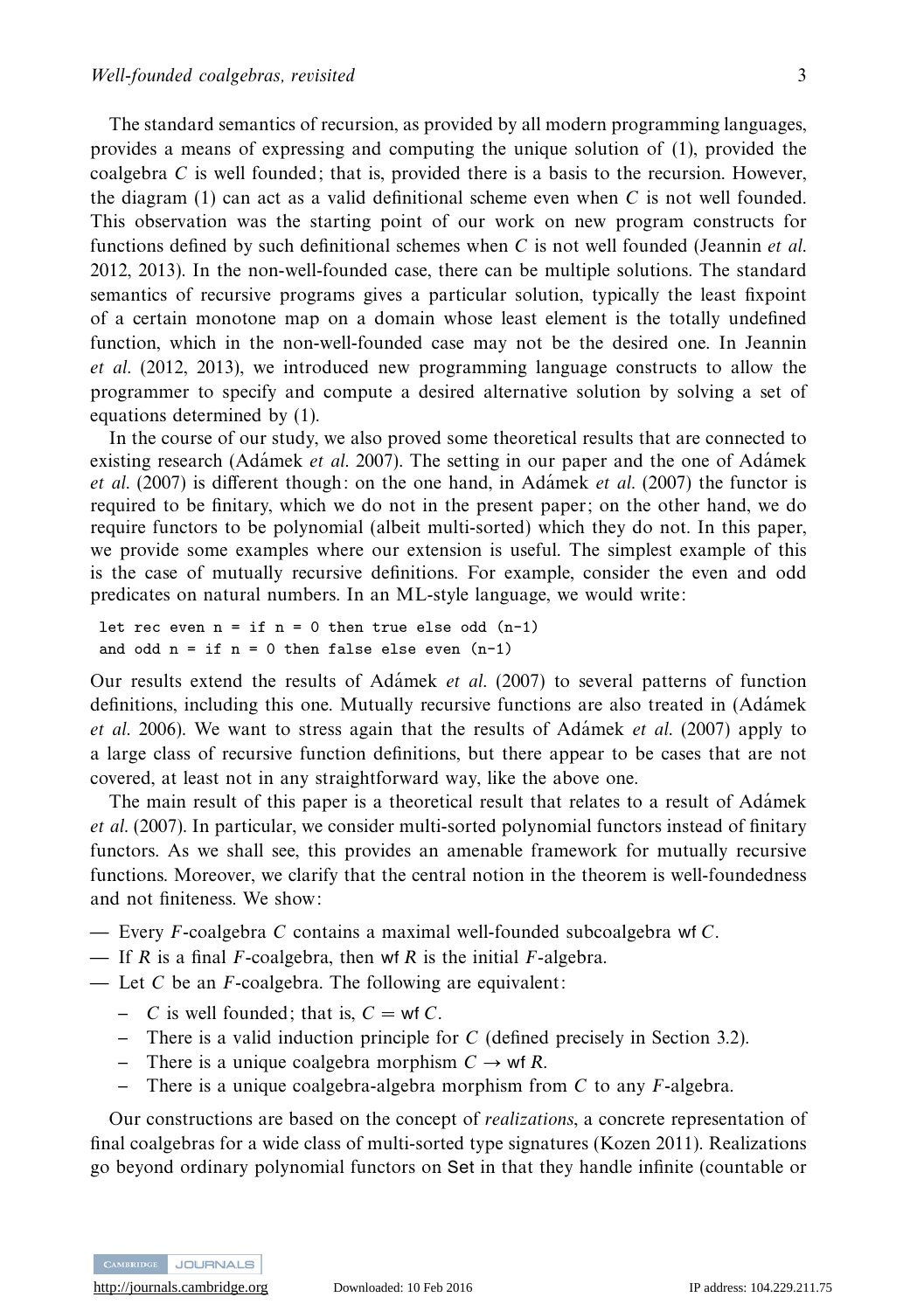uncountable) product and sum as well as total and partial functions. They also handle multi-sorted signatures in a more symmetric way, without relying on any Cartesian structure or parameterization as in Adamek *et al.* (2006). Our second contribution is a variety of well-founded and non-well-founded examples that illustrate the power and limitations of the theory.

The paper is organized as follows. In Section 2 we review the results of Kozen (2011) on realizations of coinductive types, which are essential to the understanding of our main theoretical results in Section 3. In Section 3 we give a new characterization of well-founded coalgebras in terms of realizations. In Section 4 we present several examples of well-founded applications. Some of these are already covered by the results of Adámek *et al.* (2007), but others, such as mutually recursive functions even/odd and the Ackermann function, are not. However, each of these exhibits some interesting or surprising characteristic that attests to the wide applicability of the theory. In Section 5 we present several non-well-founded examples, including an example of Capretta (2007) involving descending sequences of natural numbers and the semantics of alternating Turing machines and IND programs (Harel and Kozen 1984). These examples illustrate the usefulness of (1) as a definitional scheme even in the non-well-founded case. In Section 6 we briefly describe our experience with bringing these theoretical ideas to practical fruition in the form of new programming language constructs for specifying alternative solutions to (1). These practical results are reported more fully in Jeannin et al. (2012, 2013), but here we are able to put them in the proper theoretical context. We conclude in Section 7 with a discussion of related theoretical and practical results.

## **2. Realization of coinductive types**

In the proof of Theorem 3.3, we make use of an explicit construction of final coalgebras from Kozen (2011). To make this paper self-contained, this section recalls the main definitions and results.

#### 2.1. Directed multigraphs

Type signatures will be represented by directed multigraphs. A directed multigraph is a structure  $G = (V, E, \text{src}, \text{tgt})$  with nodes V, edges E, and two maps src, tgt :  $E \to V$ giving the source and target of each edge, respectively. We write  $e : s \rightarrow t$  if  $s = \text{src } e$  and  $t = \text{tgt } e$ . When specifying multigraphs, we will sometimes use the notation  $s \stackrel{n}{\rightarrow} t$  for the metastatement, 'There are exactly *n* edges from *s* to *t*.'

A path is a finite alternating sequence of nodes and edges

$$
s_0\,e_1\,s_1\,e_2\,s_2\,\cdots\,s_{n-1}\,e_n\,s_n,
$$

 $n \geq 0$ , such that  $e_i : s_{i-1} \to s_i$ ,  $1 \leq i \leq n$ . These are the arrows of the free category generated by *G*. The length of a path is the number of edges. A path of length 0 is just a single node. The first and last nodes of a path  $p$  are denoted src  $p$  and tgt  $p$ , respectively. As with edges, we write  $p : s \to t$  if  $s = \text{src } p$  and  $t = \text{tgt } p$ .

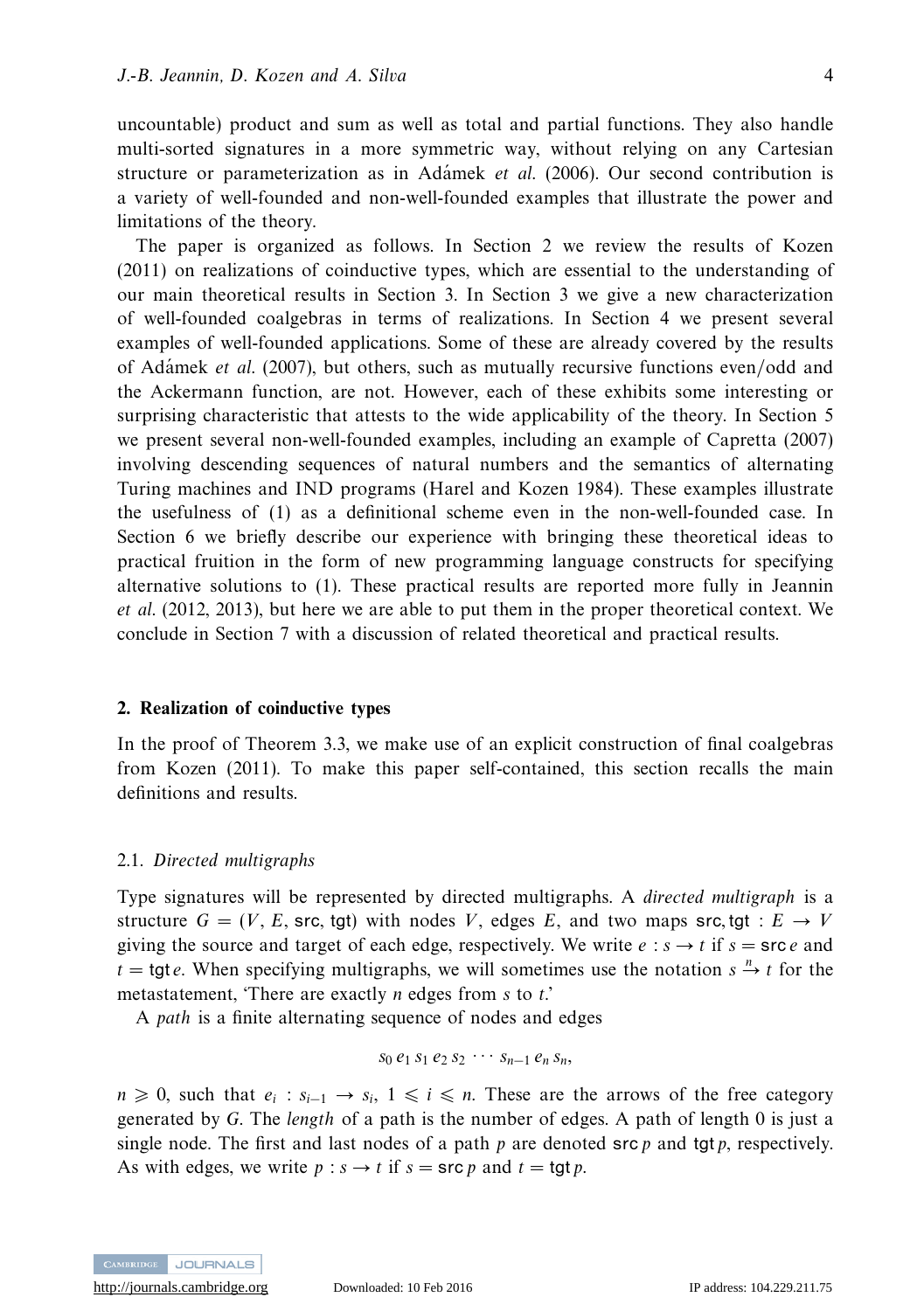

Fig. 1. A multigraph representing a single-sorted algebraic signature. Blue diamonds represent existential nodes and red squares universal nodes.

A multigraph homomorphism  $\ell: G_1 \to G_2$  is a map  $\ell: V_1 \to V_2$ ,  $\ell: E_1 \to E_2$  such that if  $e : s \to t$  then  $\ell(e) : \ell(s) \to \ell(t)$ . This lifts to a functor on the free categories generated by  $G_1$  and  $G_2$ .

## 2.2. Type signatures

A type signature is a directed multigraph *F* along with a designation of each node of *F* as either existential or universal. The existential and universal nodes correspond respectively to coproduct and product constructors. The directed edges of the graph represent the corresponding destructors.

For example, consider an algebraic signature consisting of a binary function symbol *f*, a unary function symbol *g*, and a constant *c*. This would ordinarily be represented by the polynomial endofunctor  $FX = X^2 + X + \mathbb{1}$ , or in OCaml by

type  $t = F$  of  $t * t | G$  of  $t | C$ 

We would represent this signature by a directed multigraph consisting of four nodes  $\{t, f, g, c\}$ , of which *t* is existential and  $f, g, c$  are universal, along with edges

 $t \xrightarrow{1} f$   $t \xrightarrow{1} g$   $t \xrightarrow{1} c$   $f \xrightarrow{2} t$   $g \xrightarrow{1} t$ .

The multigraph is illustrated in Figure 1.

#### 2.3. Coalgebras and realizations

Let *F* be a type signature with nodes *V*. An *F*-coalgebra is a *V*-indexed collection of pairs  $(C_s, \gamma_s)$ , where the  $C_s$  are sets and the  $\gamma_s$  are set functions

$$
\gamma_s : C_s \to \begin{cases} \sum_{\text{src } e=s} C_{\text{tgt } e}, & \text{if } s \text{ is existential,} \\ \prod_{\text{src } e=s} C_{\text{tgt } e}, & \text{if } s \text{ is universal.} \end{cases}
$$

A morphism of *F*-coalgebras is a *V*-indexed collection of set maps  $h<sub>s</sub>$  that commute with the transition maps in the usual way:



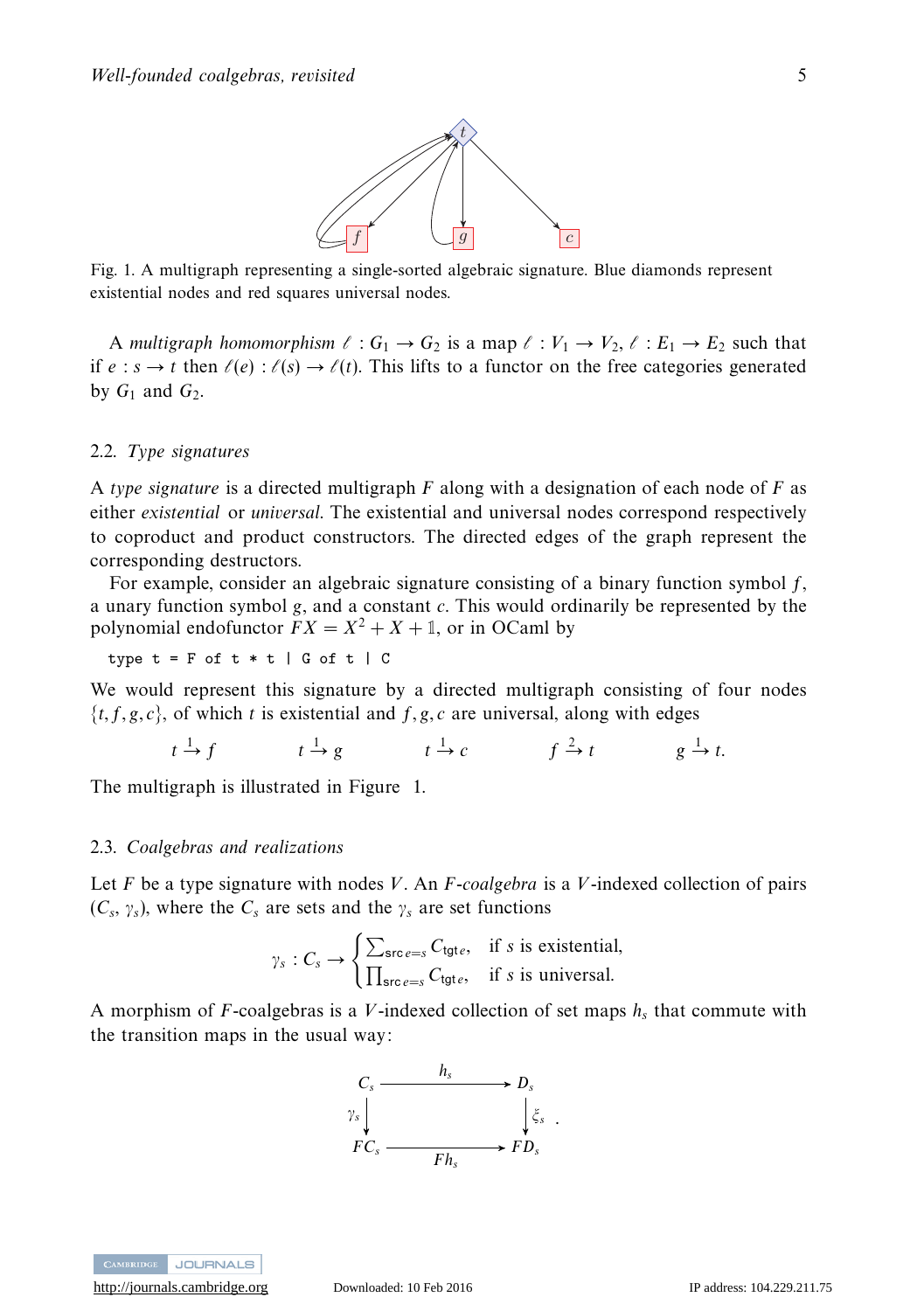Similarly, an *F*-algebra is a *V*-indexed collection of pairs  $(A_s, \alpha_s)$ , where the  $A_s$  are sets and the  $\alpha_s$  are set functions

$$
\alpha_s : \left\{ \frac{\sum_{\text{src } e=s} A_{\text{tgt } e}}{\prod_{\text{src } e=s} A_{\text{tgt } e}}, \text{ if } s \text{ is existential, } \right\} \rightarrow A_s.
$$

A morphism of *F*-algebras is a *V*-indexed collection of set maps *hs* that commute with the transition maps in the usual way:

$$
A_s \xrightarrow{h_s} B_s
$$
  
\n
$$
\alpha_s \uparrow \qquad \qquad \uparrow \beta_s
$$
  
\n
$$
FA_s \xrightarrow{Fh_s} FB_s
$$
 (2)

These definitions correspond to the traditional definition of *F*-coalgebras and *F*-algebras for an endofunctor *F* on Set*<sup>V</sup>* .

Coalgebras are equivalent to realizations. An *F*-realization is a directed multigraph *G* along with a multigraph homomorphism  $\ell : G \to F$ , called a typing, with the following properties.

- $\frac{d}{dx}$  If  $\ell(u)$  is existential, then there is exactly one edge of G with source *u*.
- If  $\ell(u)$  is universal, then  $\ell$  is a bijection between the edges of G with source u and the edges of *F* with source  $\ell(u)$ .

A homomorphism of *F*-realizations is a multigraph homomorphism that commutes with the typings.

**Theorem 2.1 (Kozen 2011).** The categories of *F*-coalgebras and *F*-realizations are equivalent (in the sense of Mac Lane (1971, Section IV.4)).

Briefly, one forms a realization from a coalgebra  $(C_s, \gamma_s \mid s \in V)$  by connecting each existential element  $u \in C_s$  to the unique *v* such that  $\gamma_s(u) = \text{in}_e(v)$  and each universal element  $u \in C_t$  to all *v* forming the tuple  $\gamma_t(u)$ . See Kozen (2011) for a more detailed exposition.

#### 2.4. Final coalgebras

Realizations allow a concrete construction of final coalgebras that is reminiscent of the Brzozowski derivative on sets of strings. Here, instead of strings, the derivative acts on certain sets of paths of the type signature.

Let *F* be a type signature. Construct a realization  $R, \ell$  as follows. A node of *R* is a set *A* of finite paths in *F* such that

- **—** *A* is nonempty and prefix-closed;
- all paths in *A* have the same first node, which we define to be  $\ell(A)$ ;
- **—** if *p* is a path in *A* of length *n* and tgt *p* is existential, then there is exactly one path of length  $n + 1$  in *A* extending *p*;
- if p is a path in A of length *n* and tgt p is universal, then all paths of length  $n + 1$ extending *p* are in *A*.

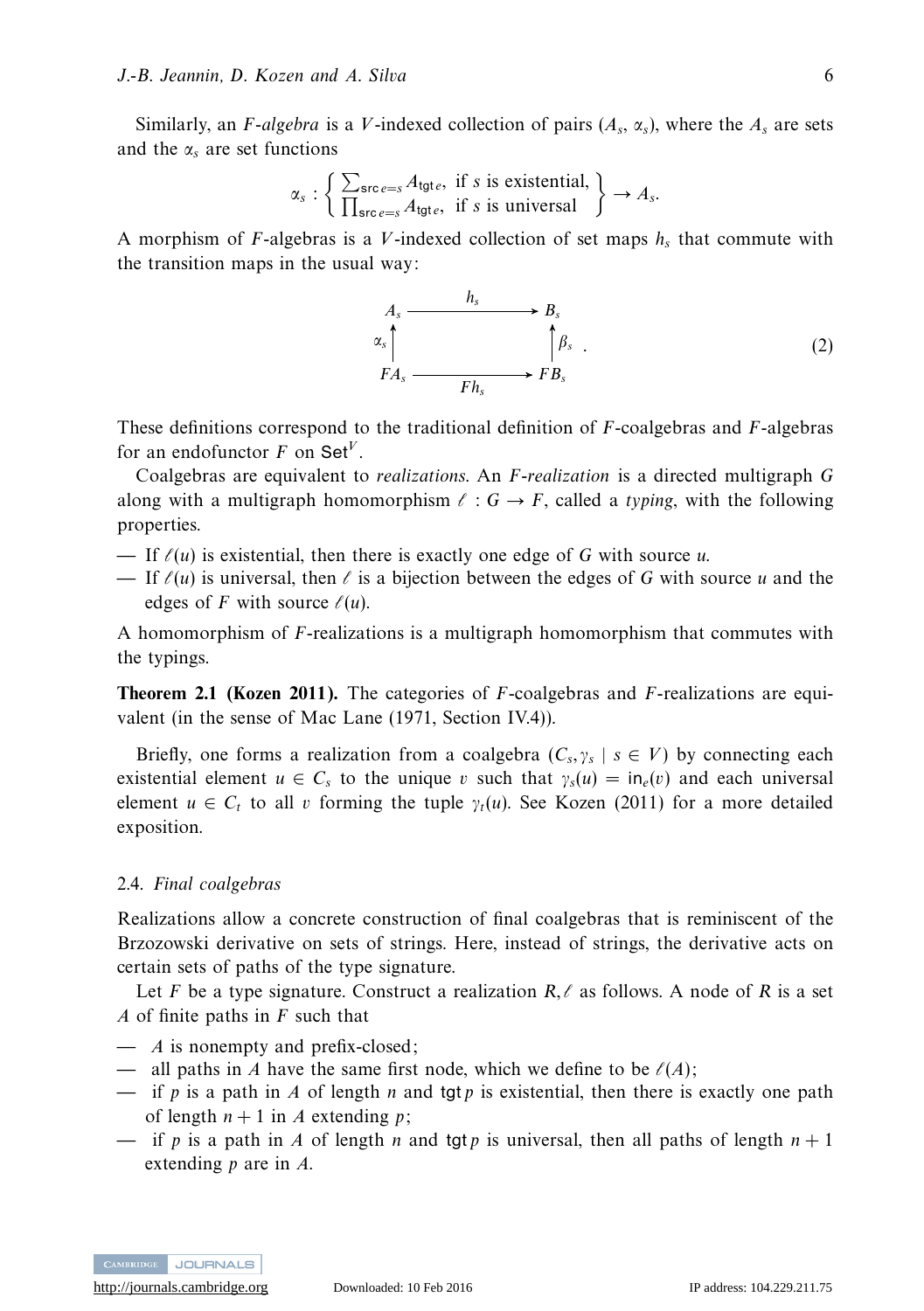The edges of *R* are defined as follows. Let *A* be a set of paths in *F* and *e* an edge of *F*. Define the Brzozowski derivative of *A* with respect to *e* to be

$$
D_e(A) = \{ p \mid (\text{src } e) \, e \, p \in A \},
$$

the set of paths obtained by removing the initial edge *e* from paths in *A* that start with that edge. If *A* is a node of *R* and  $D_e(A)$  is nonempty, we include exactly one edge

$$
\langle A, e \rangle : A \to D_e(A),
$$

in *R* and take  $\ell(\langle A, e \rangle) = e$ . It is readily verified that tgt $\langle A, e \rangle = D_e(A)$  satisfies the four properties above required to be a node of *R* and that  $\ell(D_e(A)) = \text{td}t e$ , so  $\ell$  is a typing.

**Theorem 2.2 (Kozen 2011).** The realization  $R, \ell$  is final in the category of *F*-realizations. The corresponding *F*-coalgebra as constructed in Theorem 2.1 is final in the category of *F*-coalgebras.

#### **3. Characterization of well-founded coalgebras**

Well-founded coalgebras have a precise characterization in terms of their corresponding realizations: a coalgebra is well founded if and only if its corresponding realization is well founded as a graph; that is, if it has no infinite directed paths. The main theorem of Adamek *et al.* (2007) characterizes halting in terms of finiteness instead of wellfoundedness, which by König's lemma is equivalent for the finitary functors considered in Adamek *et al.* (2007). However, one should stress that the essential property at play is really well-foundedness and not finiteness. In the following, we consider coalgebras for a wider class of functors, namely multi-sorted polynomial functors on  $\text{Set}^V$ , where V is a set of sorts, with infinite (countable and uncountable) product and sum, as well as total and partial functions. This is the same class of functors considered in Kozen (2011). From this point onwards, we will use *F* to refer to a multi-sorted polynomial functor. We will be making use of the fact that *F*-coalgebras and *F*-realizations are in one-to-one correspondence, and we will often use the corresponding type signature to represent the functor *F*.

When a recursive function is called on a well-founded argument, the solution is unique and the standard semantics will terminate. Theorem 3.3, which generalizes (Adamek *et al.*) 2007) to the non-finitary case, characterizes the conditions under which this occurs.

The proof of Theorem 3.3 relies on some extra interesting facts which we also prove, namely that every *F*-coalgebra *C* contains a unique maximal well-founded subcoalgebra wf *C* and that if *R* is the final *F*-coalgebra, then wf *R* is the initial *F*-algebra.

#### 3.1. Well-founded coalgebras

Let *F* be a functor, with corresponding type signature with nodes *V*. An *F*-coalgebraalgebra morphism is a *V*-indexed collection of set functions  $h_s : C_s \to A_s$ , where  $(C_s, \gamma_s)$  $s \in V$ ) is an *F*-coalgebra and  $(A_s, \alpha_s \mid s \in V)$  is an *F*-algebra in the sense of Section 2.3,

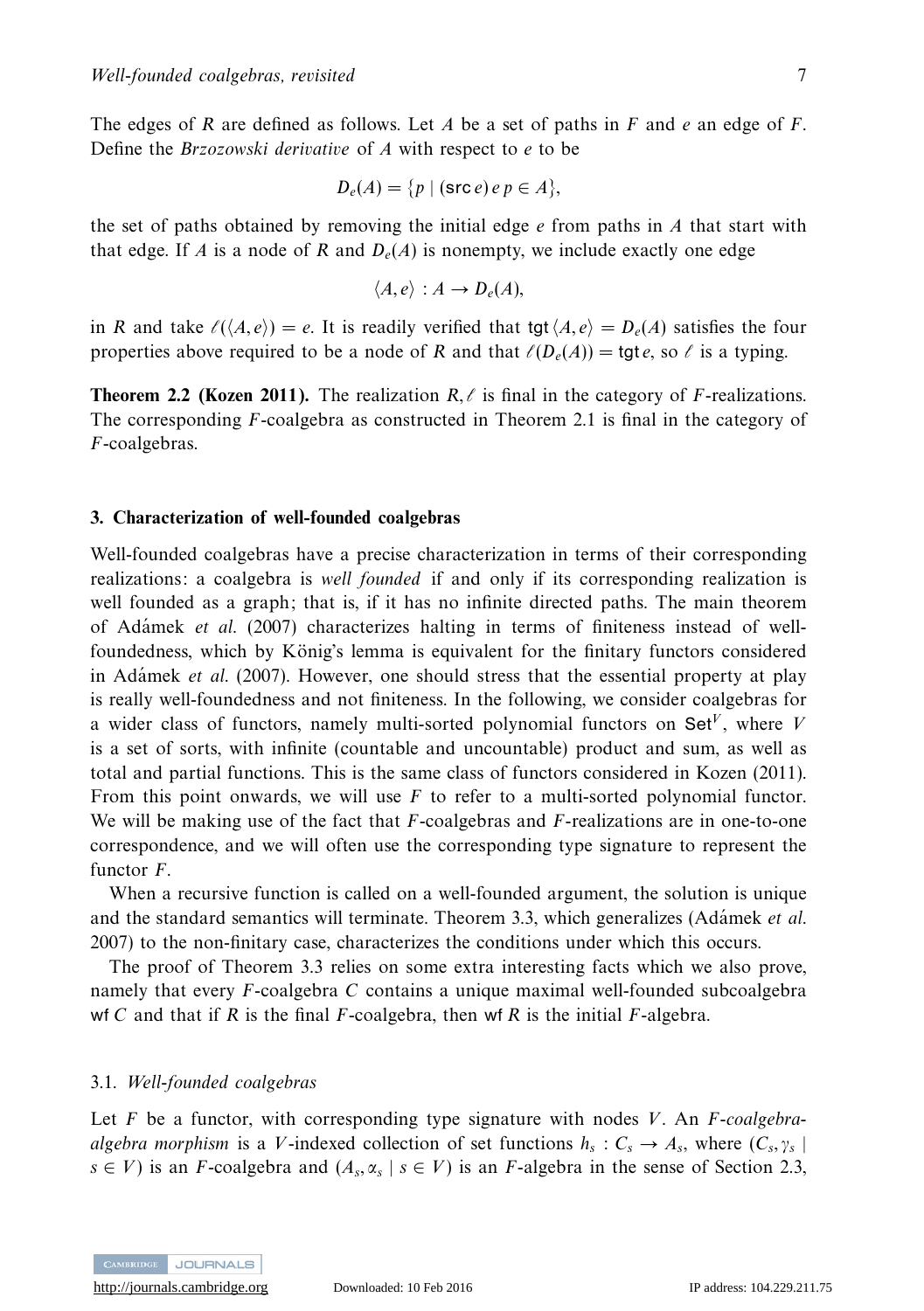such that

$$
h_s = \begin{cases} \alpha_s \circ [h_{\text{tgt }e} \mid \text{src } e = s] \circ \gamma_s, & \text{if } s \text{ is existential,} \\ \alpha_s \circ \langle h_{\text{tgt }e} \mid \text{src } e = s \rangle \circ \gamma_s, & \text{if } s \text{ is universal,} \end{cases}
$$
(3)

where

$$
[h_t \mid t \in I] : \sum_{t \in I} C_t \to \sum_{t \in I} A_t \qquad \langle h_t \mid t \in I \rangle : \prod_{t \in I} C_t \to \prod_{t \in I} A_t
$$

are universal arrows for the coproduct and product, respectively, in Set. This condition can be represented pictorially by the abbreviated diagram

$$
\begin{array}{ccc}\nC & & h & A \\
\gamma & & & \uparrow \alpha \\
\text{FC} & & & \uparrow \alpha \\
\hline\n& F & & \uparrow H \\
\hline\n\end{array} \tag{4}
$$

If *C* is a realization instead of a coalgebra, the condition (3) becomes

$$
h_s(u) = \begin{cases} \alpha_s(in_e(h_{\text{tgt}}(v))), & \text{if } s \text{ is existential,} \\ \alpha_s(h_{\text{tgt}}(v_e) \mid \text{src } e = s), & \text{if } s \text{ is universal,} \end{cases}
$$

where if *s* is existential,  $(u, v)$  is the unique edge of *C* with source *u* and  $e = \ell(u, v)$ ; and if *s* is universal,  $(u, v_e)$  are the edges of *C* with source *u* and  $e = \ell(u, v_e)$ .

An *F*-realization  $G = (U, E, \text{src}, \text{tgt}, \ell)$  is well founded if all directed *E*-paths are finite. An *F*-coalgebra is well founded if its corresponding *F*-realization is.

**Lemma 3.1.** Every *F*-coalgebra contains a unique maximal well-founded subcoalgebra.

*Proof.* Equivalently, every *F*-realization  $G = (U, E, \text{src}, \text{tgt}, \ell)$  contains a unique maximal well-founded *F*-subrealization wf *G*. The nodes of wf *G* are the nodes of *G* from which there are no infinite directed *E*-paths. The graph wf *G* is the induced subgraph on this set of nodes. Equivalently, the set of nodes of wf *G* is the smallest set of nodes *A* of *G* satisfying the closure condition: if all *E*-successors of *s* are in *A*, then  $s \in A$ .

The subgraph wf *G* is a subrealization because if  $s \in \mathsf{wt} G$ , then all *E*-successors of *s* are in wf *G*: if there are no infinite directed paths out of *s*, then there cannot be an infinite directed path out of any successor of *s*. Moreover, wf *G* is the unique maximal well-founded subrealization, because any node *s* not in wf *G* must be the starting point of an infinite directed path by definition, therefore *G* is not well founded below *s*.  $\Box$ 

**Lemma 3.2.** Let  $R = (V, E, \text{src}, \text{tgt}, \ell)$  be the final *F*-realization. Then wf *R* is an *F*algebra.

*Proof.* By Lambek's lemma (Lambek 1968), the structure map  $(\gamma_s | s \in V)$  of the final *F*-coalgebra corresponding to *R* is invertible, thus forms an *F*-algebra. Translating back to the realization *R*, this means that



<http://journals.cambridge.org> Downloaded: 10 Feb 2016 IP address: 104.229.211.75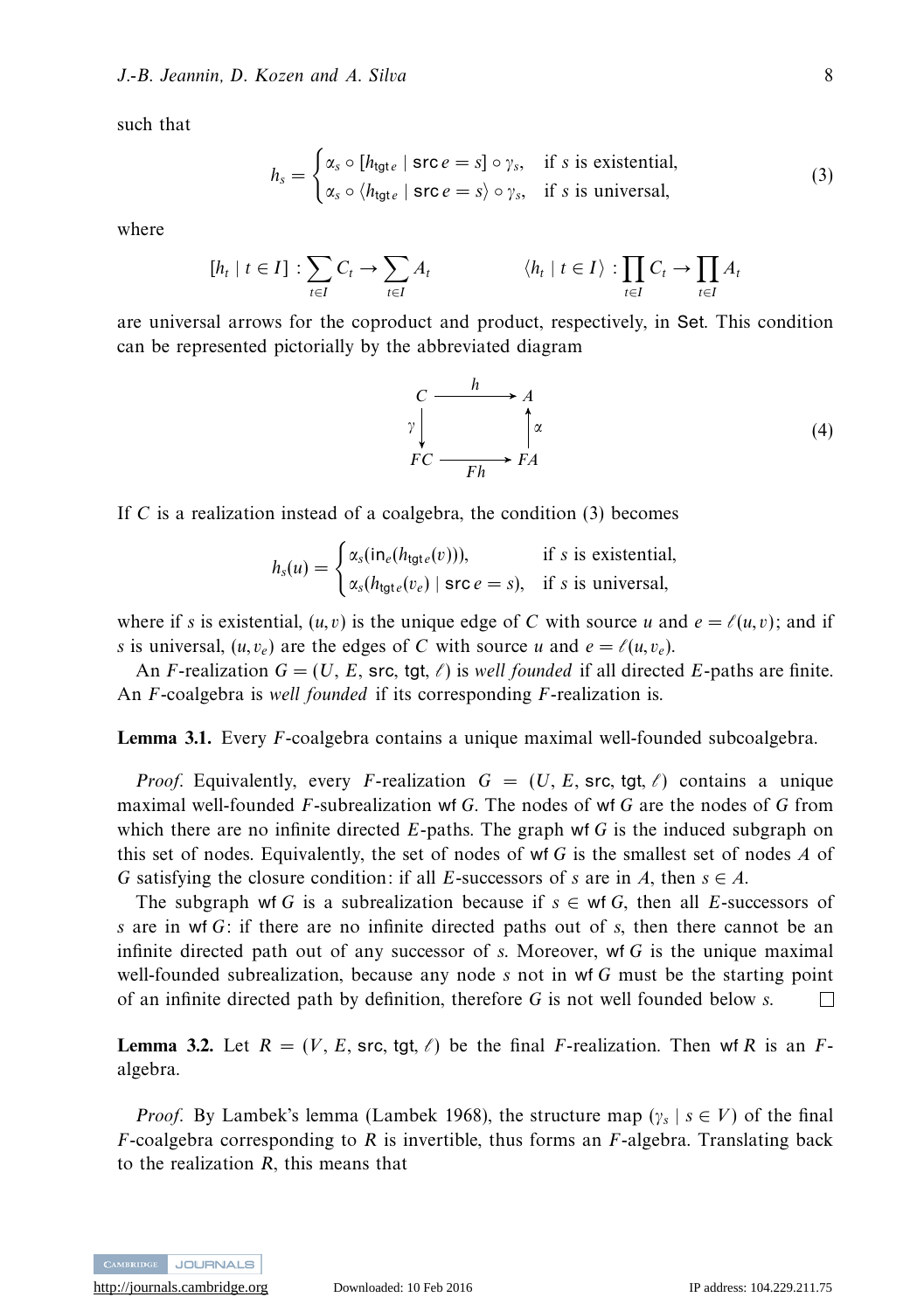- for every edge  $e \in E$  such that srce is existential and every node *v* of R with  $\ell(v) = \text{tgt } e$ , there exists a unique node *u* and edge *d* of *R* such that  $\text{src } d = u$ ,  $\text{tgt } d = v$ , and  $\ell(d) = e$ ; and
- for every universal node  $s \in V$  and tuple  $(v_e \mid \text{src } e = s)$  of nodes of *R* such that  $\ell(v_e)$  = tgte, there exist a unique node *u* and tuple of edges ( $d_e$ ) src  $e = s$ ) of *R* such that  $\operatorname{src} d_e = u$ ,  $\operatorname{tgt} d_e = v_e$ , and  $\ell(d_e) = e$ .

The existence and uniqueness of *u* in the above two cases assert the closure of *R* under the algebraic operations. The subrealization wf *R* is closed under these operations, because any node all of whose immediate *E*-successors are in wf *R* is also in wf *R*, therefore wf *R* is a subalgebra of *R*. П

We will show in Corollary 3.4 that wf *R* is in fact the initial *F*-algebra (up to isomorphism). To show initiality, we need to show that there is a unique *F*-algebra morphism to any other *F*-algebra. This will follow as a special case of Theorem 3.3(iv) below.

## 3.2. Induction principle

The well-founded part of a realization *G* can be expressed in the modal *μ*-calculus as wf  $G = \mu X \Box X$ , where the modality  $\Box$  is interpreted in G by the E-successor relation  $E(x) = \{\text{tate } | e \in E, \text{src } e = x\}$ ; that is, the modal formula  $\Box P$  holds of *x* if *P* holds of all *E*-successors of *x*. Thus, *G* is well founded if  $\mu X \square X$  is universally valid in *G*.

The *induction principle* for a well-founded realization  $G = (V, E, \text{src}, \text{tgt}, \ell)$  is:

$$
\frac{\forall x \ (\forall y \in E(x) \ P(y)) \to P(x)}{\forall x \ P(x)},\tag{5}
$$

or more concisely,

$$
\frac{\Box P \to P}{P}.
$$

As we argue in Theorem 3.3, this rule is sound if and only if *G* is well founded.

## 3.3. Main theorem

We are now ready to state and prove our main theorem. We include point (v) to align with (Adámek *et al.* 2007, Theorem 3.8), although it is not really needed for our work. We give the definition of a *parameterized coalgebra-algebra morphism* in the context of the proof below.

**Theorem 3.3.** Let (*C,γ*) be an *F*-coalgebra and let *R* be the final *F*-coalgebra. The following are equivalent:

- i. *C* is well founded; that is,  $C = \mathsf{wt}\, C$ .
- ii. The induction principle (5) is valid for *C*.
- iii. There is a unique coalgebra morphism  $C \rightarrow \mathsf{wt}\,R$ .
- iv. There is a unique coalgebra-algebra morphism from *C* to any *F*-algebra.

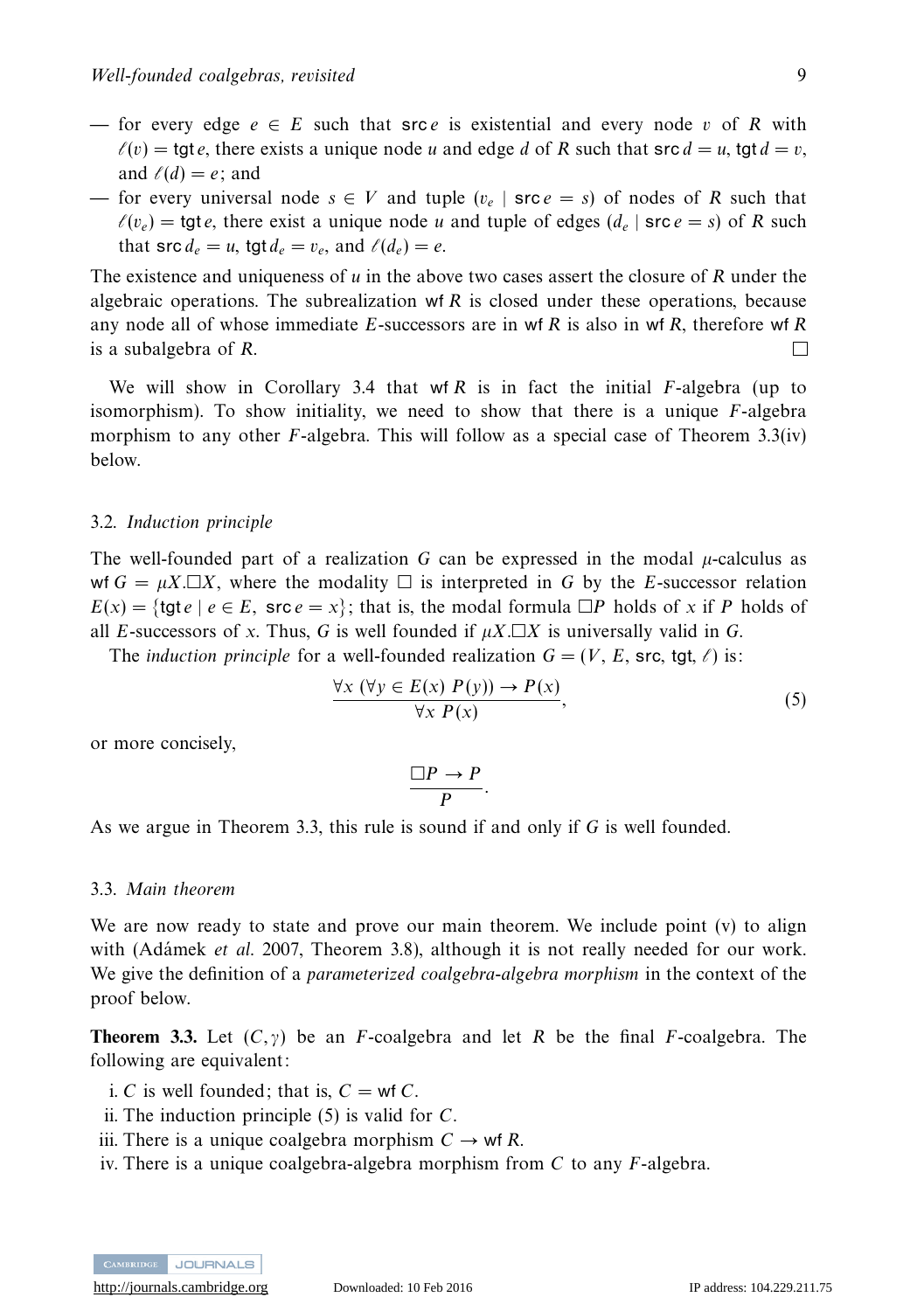v. There is a unique parameterized coalgebra-algebra morphism from *C* to any *F*algebra.

Proof. The equivalence of (i) and (ii) is a fundamental property of relational algebra: a relation *R* is well founded if and only if the following induction principle holds. To show that  $P(x)$  holds for all x it suffices to show that if x is an element of X and  $P(y)$  holds for all *y* such that *yRx*, then  $P(x)$  must also be true. In the concrete case of *F*-coalgebras, seen as *F*-realizations, note that *R* is the edge relation  $E$ ; then the induction principle (5) is just the standard one associated with a well-founded relation†.

Assuming (i) and (ii), (iv) can be proved by defining a coalgebra-algebra morphism by induction, using Equation (5). Let *F* be a type signature with nodes *V* and let  $(A_s, \alpha_s \mid s \in V)$  be an arbitrary *F*-algebra. Assume the coalgebra *C* is given in the form of an *F*-realization  $G = (U, E, \text{src}, \text{tgt}, \ell)$ . We must define maps  $h_s : \ell^{-1}(s) \to A_s$  for  $s \in V$ satisfying condition (4). This is equivalent to the following two conditions. Let  $s \in V$  and  $u \in U$  such that  $\ell(u) = s$ .

— If *s* is existential, let *d* be the unique edge of *G* with  $\operatorname{src} d = u$ , let  $v = \operatorname{tgt} d$ , and let  $e = \ell(d)$ . Then

$$
h_s(u) = \alpha_s(\text{in}_e(h_{\text{tgt }e}(v))) \in A_s.
$$

 $\blacksquare$  If *s* is universal, for each *e* such that src *e* = *s*, let  $d_e$  be the unique edge with  $u = \text{src } d_e$ and  $\ell(d_e) = e$ , and let  $v_e = \text{tgt } d_e$ . Then

$$
h_s(u) = \alpha_s(h_{\text{tgt }e}(v_e) \mid \text{src }e = s) \in A_s.
$$

The maps *hs* are uniquely defined by these equations due to the well-foundedness of the *E*-successor relation on *G*.

Statement (iii) follows as a special case of (iv), since wf *R* is an *F*-algebra by Lemma 3.2.

To argue that (iii) implies (i), we observe that under any morphism of *F*-realizations  $C \rightarrow \text{wt } R$ , an infinite path in *C* would map to an infinite path in wf *R*, which cannot exist by definition, since wf *R* is well founded. Thus, *C* must be well founded as well.

For  $(v) \Rightarrow (iv)$ , suppose that there is a unique *parameterized coalgebra-algebra morphism* from *C* to any *F*-algebra. This means simply that for any  $\alpha' : FA \times C \rightarrow A$ , there is a unique *h* that makes the following diagram commute:

$$
\begin{array}{ccc}\nC & h & A \\
\langle \gamma, \text{id} \rangle & & \uparrow \alpha' \\
FC \times C & \xrightarrow{Fh \times \text{id}} & FA \times C\n\end{array} \tag{6}
$$

We wish to show that that there is a unique coalgebra-algebra morphism from *C* to any *F*-algebra. Let  $\alpha: A \to FA$  be an arbitrary *F*-algebra and consider  $\alpha' = \alpha \circ \pi_1 : FA \times C \to A$ .



<sup>&</sup>lt;sup>†</sup> It might be interesting to note that the proof of the implication (i)  $\Rightarrow$  (ii) requires the axiom of dependent choice; see e.g. Dershowitz and Jouannaud (1990); Gries and Schneider (1994).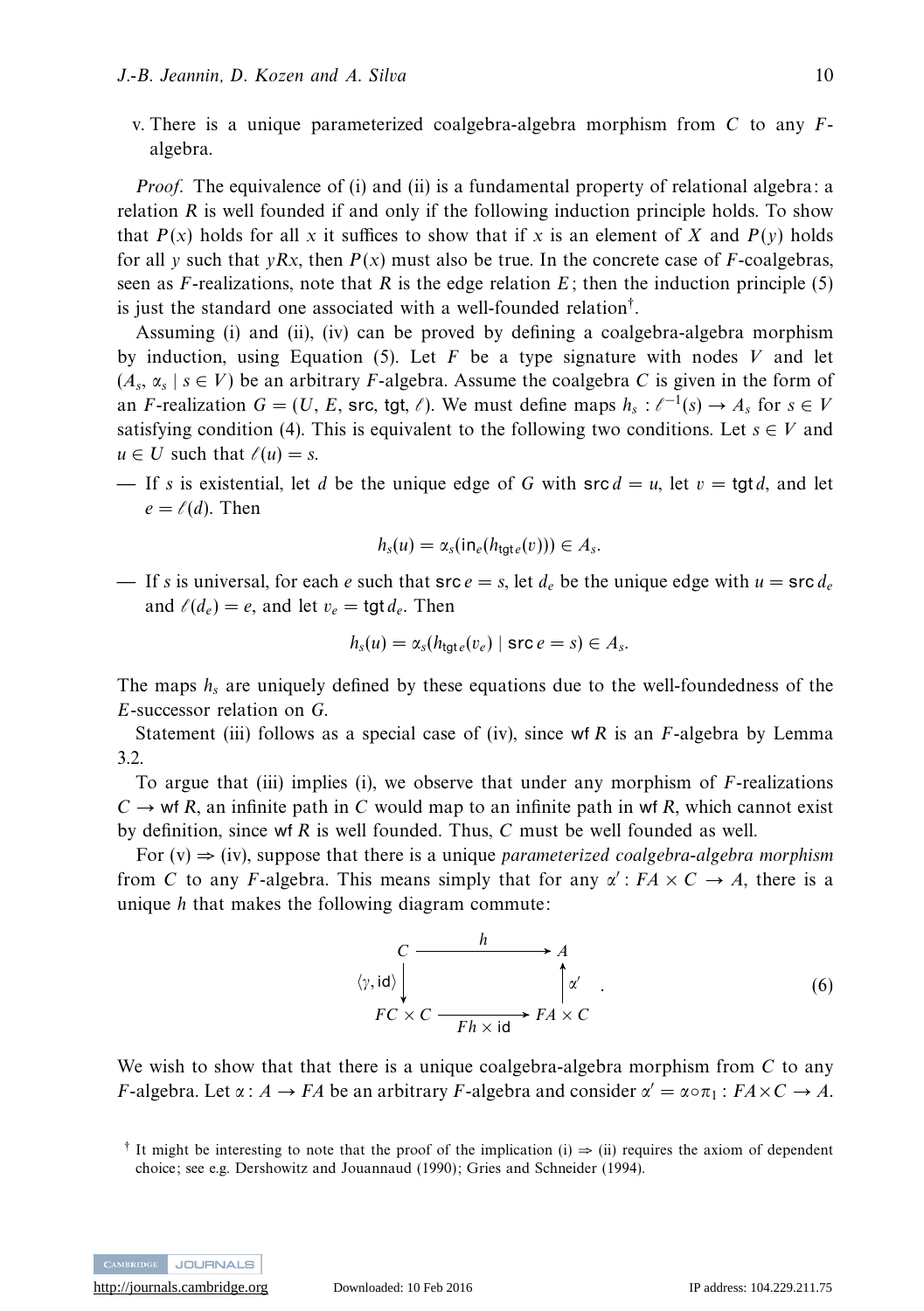From the diagram (6), we know that there exists a unique  $h: C \rightarrow A$  such that

$$
h = \alpha \circ \pi_1 \circ (Fh \times \mathsf{id}) \circ \langle \gamma, \mathsf{id} \rangle. \tag{7}
$$

We show that *h* is a coalgebra-algebra morphism from *C* to *A* and that it is unique.

$$
h = \alpha \circ \pi_1 \circ (Fh \times \text{id}) \circ \langle \gamma, \text{id} \rangle, \quad \text{diagram (6)}
$$
  
=  $\alpha \circ Fh \circ \pi_1 \circ \langle \gamma, \text{id} \rangle, \qquad \pi_1 \text{ is a natural transformation}$   
=  $\alpha \circ Fh \circ \gamma \qquad \pi_1 \circ \langle f, g \rangle = f.$ 

For uniqueness, note that any other coalgebra-algebra morphism  $g: C \rightarrow A$  satisfies:

$$
g = \alpha \circ Fg \circ \gamma,
$$
 definition of coalgebra-algebra morphism  
=  $\alpha \circ Fg \circ \pi_1 \circ \langle \gamma, id \rangle$ ,  $\pi_1 \circ \langle f, g \rangle = f$   
=  $\alpha \circ \pi_1 \circ (Fg \times id) \circ \langle \gamma, id \rangle$   $\pi_1$  is a natural transformation.

Hence, using Equation (7), we can conclude  $g = h$ .

For (iv)  $\Rightarrow$  (v), we need the following fact. Let *γ* : *C*  $\rightarrow$  *FC* be an *F*-coalgebra. Define  $G(X) = C \times FX$ . If  $(C, \gamma)$  is a well-founded *F*-coalgebra, then  $(C, \langle \gamma, \mathsf{id} \rangle)$  is a well-founded *G*-coalgebra. If (i) holds for *F*, then it also holds for *G*, therefore (iv) holds for *G*, and (v) follows trivially for  $F$  since the diagram (6) for  $F$  is a coalgebra-algebra morphism diagram for *G*.  $\Box$ 

**Corollary 3.4.** The *F*-coalgebra wf *R* is (up to isomorphism) the initial *F*-algebra.

Proof. The structure wf *R* is an *F*-algebra by Lemma 3.2. But it is also a well-founded *F*-coalgebra by definition. By the equivalence of Theorem 3.3(i) and (iv), there is a unique *F*-algebra morphism from wf *R* to any *F*-algebra, thus wf *R* is initial.  $\Box$ 

#### 3.4. Non-well-founded coalgebras

In many interesting non-well-founded cases, the diagram (4) does not have a unique solution *h*. However, for a large class of applications, the codomain *A* is ordered, and one is interested in the least fixpoint of a monotone map specified by the function definition. This situation was studied in Adamek *et al.* (2006), in which it was shown that under certain conditions on the ordered codomain, functions defined by (4) are preserved by *F*-coalgebra morphisms. The significance of this property is that a function defined on a non-well-founded coalgebra can be considered a function on the final coalgebra and is independent of the input representation. This covers many examples in which the intended solution is a least fixpoint.

The following result is a minor adaptation of  $(Adamek et al. 2006, Proposition 3.5)$  to our framework and the proof is similar.

**Theorem 3.5 (Adámek** *et al.* 2006). Let  $(A, \alpha)$  be an ordered *F*-algebra such that *A* is a chain-complete and *α* order-continuous. Let (*S, γ*) be an *F*-coalgebra. The construction of the least fixpoint of the map  $h \mapsto \alpha \circ Fh \circ \gamma$  is natural in *S*; that is, if  $f : S \to S'$  is an *F*-coalgebra morphism, then  $h_S = h_{S'} \circ f$ .



<http://journals.cambridge.org> Downloaded: 10 Feb 2016 IP address: 104.229.211.75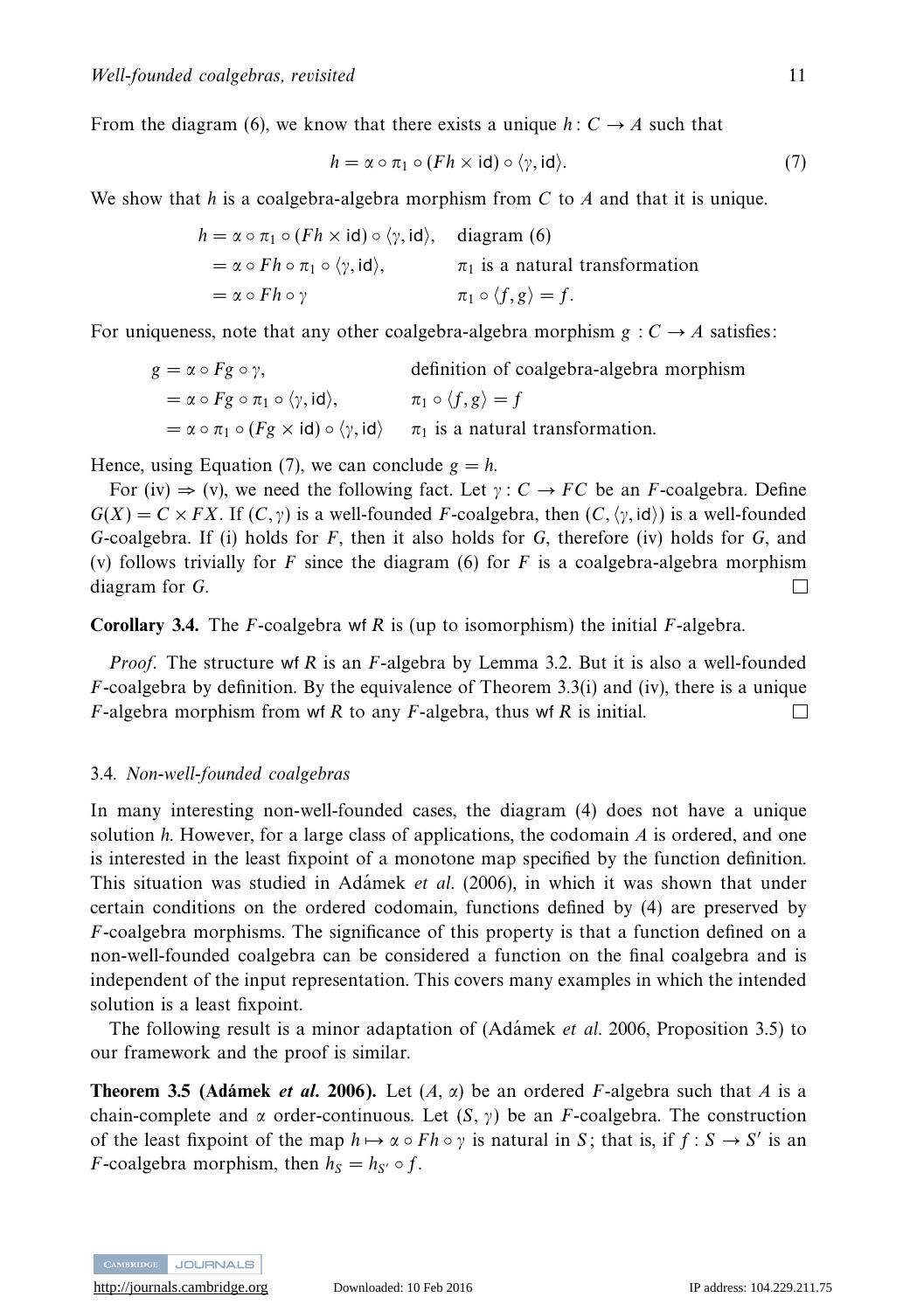*Proof.* Let  $\tau_s$  be the map  $h \mapsto \alpha \circ Fh \circ \gamma$  on functions  $S \to A$ . The assumptions on *A* and  $\alpha$  imply that  $\tau_S$  is monotone and order-continuous under the pointwise order on *S* → *A*. Let  $\perp$  be the bottom element of *A*. The map  $\lambda s \in S \perp$  is the bottom element of  $S \to A$ . If  $f : S \to S'$  is an *F*-coalgebra morphism, then clearly  $\lambda s \in S \perp = (\lambda s \in S' \perp) \circ f$ , therefore the selection of  $\lambda s \in S$ . is natural in *S*. Moreover, it is easily argued that  $\tau_s$ is also natural in *S*; that is, for any  $h : S' \to A$ ,  $\tau_S(h \circ f) = \tau_{S'}(h) \circ f$ . By induction,  $\tau_S^n(\lambda s \in S. \bot)$  is natural in *S* for all *n*. By continuity, the least fixpoint is sup<sub>*n*</sub>  $\tau_S^n(\lambda s \in S. \bot)$ . The result now follows from the observation that, by definition, suprema of chains are preserved by composition with *f* on the right. In more detail, recall that the definition of suprema is given for all *y* by:

$$
\sup_{n} g_n(y) = \left(\sup_{n} g_n\right)(y). \tag{8}
$$

Using the definition twice, one instantiating  $y$  to  $f(x)$ , gives the needed preservation property:

$$
\left(\sup_n(g_n\circ f)\right)(x)\stackrel{\text{(8)}}{=} \sup_n g_n(f(x))\stackrel{\text{(8)}}{=} \left(\sup_n g_n\right)(f(x))=\left(\left(\sup_n g_n\right)\circ f\right)(x).
$$

Although Theorem 3.5 covers many interesting non-well-founded situations, there are some that it does not cover. For instance, to define substitution on infinitary *λ*-terms, the codomain is a coalgebra of infinitary terms, which is not ordered in any natural way. In this case, the solution is unique because it is the image of a coalgebra under the unique homomorphism to the final coalgebra.

#### **4. Well-founded examples**

In this section, we present examples of recursive functions that are well founded. The first two, the greatest common divisor of two integers and the towers of Hanoi, already fit the framework of Adamek *et al.* (2007). The others are guaranteed to have a unique solution using the multi-sorted extension to their framework that we have proposed.

## 4.1. Integer GCD

For integers  $m, n \geq 0$  but not both 0, we would like to compute a triple  $(g, s, t)$  such that *g* is the greatest common divisor (gcd) of *m* and *n* and  $sm + tn = g$ . A recursive definition is

```
let rec gcd m n =if n = 0 then (m, 1, 0) else
  let (q,r) = (m/n, m \mod n) in
  let (g, s, t) = \gcd n r in
  (g,t,s-t*q)
```
In order to recover this definition as an instantiation of (4), we observe that there is one base case which only needs the value of the first argument  $-\mathbf{m}$ . There is one recursive call that uses one of the arguments –  $n -$  and takes as second argument  $m$  mod n. Moreover,

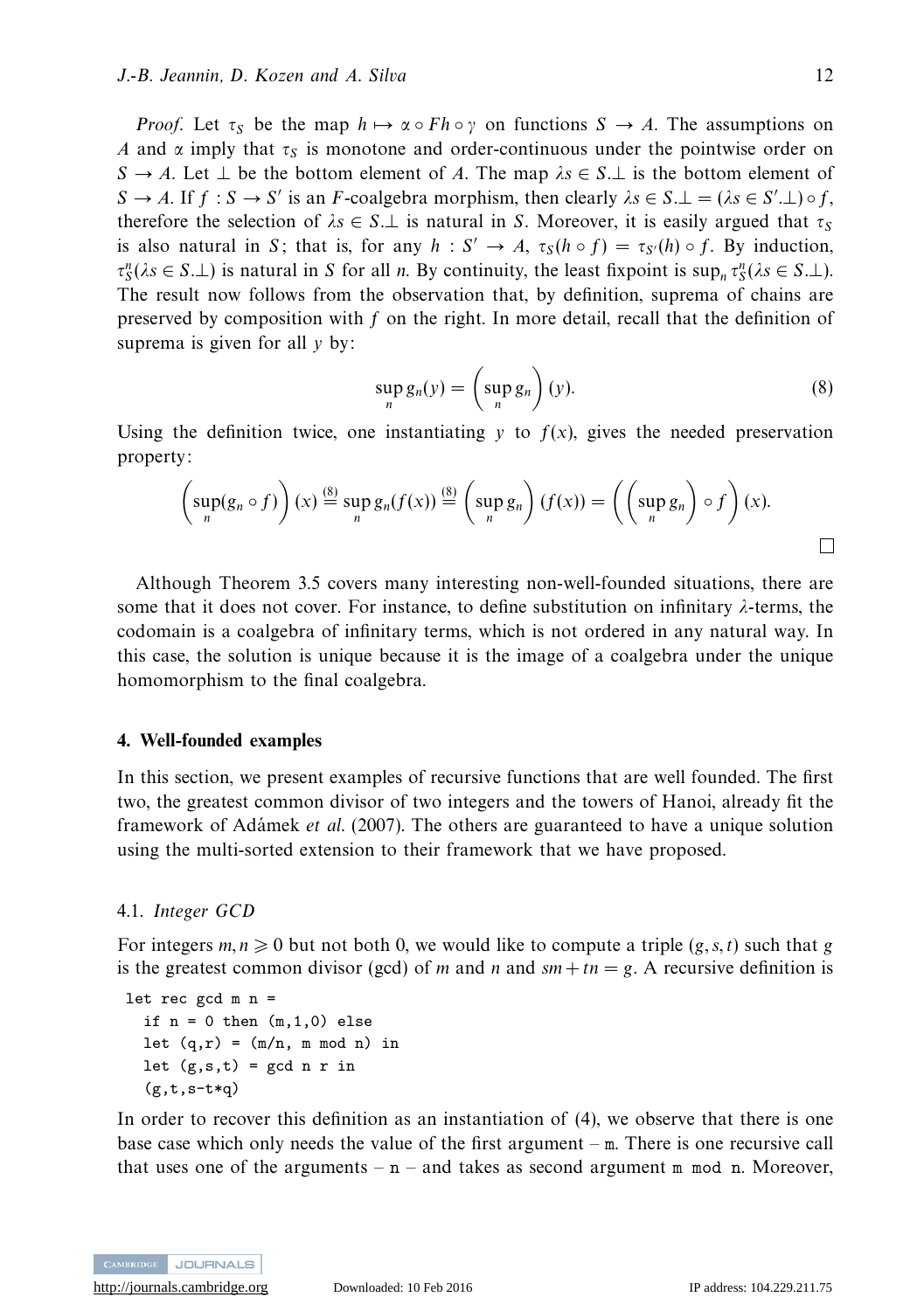for the final answer after the recursive call we also need we need the value m*/*n. This leads us to the functor  $FX = \mathbb{N} + X \times \mathbb{N}$ , where the first component of the coproduct will store m, and the pair in the second component corresponds to the recursive call and the value  $m/n$ . We then have the following instantiation of  $(4)$ :

$$
\begin{array}{ccc}\n\mathbb{N} \times \mathbb{N} & \xrightarrow{h} & \mathbb{N} \times \mathbb{Z} \times \mathbb{Z} \\
\gamma \downarrow & \qquad \qquad \uparrow \alpha \\
F(\mathbb{N} \times \mathbb{N}) & \xrightarrow{Fh} & F(\mathbb{N} \times \mathbb{Z} \times \mathbb{Z})\n\end{array}
$$

Here, the functions *γ* and *α* are given by:

$$
\gamma(m,n) = \begin{cases} \n\iota_0(m) & \text{if } n = 0 \\
\iota_1((n,m \bmod n), m/n) & \text{if } n \neq 0\n\end{cases} \qquad \alpha(\iota_0(g)) = (g, 1, 0)
$$

The theory of recursive coalgebras (Adamek  $et$  al. 2007) guarantees the existence of a unique function satisfying the diagram.

#### 4.2. Towers of Hanoi

Another classic example of a recursive function is the towers of Hanoi. This mathematical game consists of three rods *A*, *B* and *C* and a number of disks of different sizes that can slide on any rod. At the beginning of the game, all disks are on rod *A* in order of size, smallest on top. The goal of the game is to find a procedure to move all disks to rod *B* while respecting the following rules:

- **—** only one disk at a time can be moved
- **—** a move consists of removing the upper disk from one of the rods and sliding in onto another rod, on top of other disks that might already be on that rod;
- **—** no disk may be placed on top of a smaller disk.

For *n* disks, a recursive solution consists in recursively moving *n* − 1 disks from the origin rod *A* to the third rod *C*, then moving the biggest disk from the origin rod *A* to the destination rod *B*, and finally recursively moving  $n - 1$  disks from the third rod *C* to the destination rod *B*. It is given by the following OCaml implementation, where *o*, *d* and *t* are the origin, destination and third rod, respectively:

```
let rechanoin \circ d t =
  if n = 0 then [] else
    (hanoi (n-1) o t d) @ [(o,d)] @ (hanoi (n-1) t d o)
```
Let *R* be the set of rods  $\{A, B, C\}$ . A move can be represented as an element of  $R^2$ consisting of the origin and the destination of the move. We again have one base case but now two recursive calls. For the base case the result of the function is the empty list. For the other cases, we need the result of two recursive calls plus the pair  $(o,d)$ . This information is stored in the functor  $FX = 1 + R^2 \times X^2$ : the first component of the coproduct marks the base case (and there is no need to pass on any information since the function will return the empty list); the second component contains the pair  $(o, d)$ 

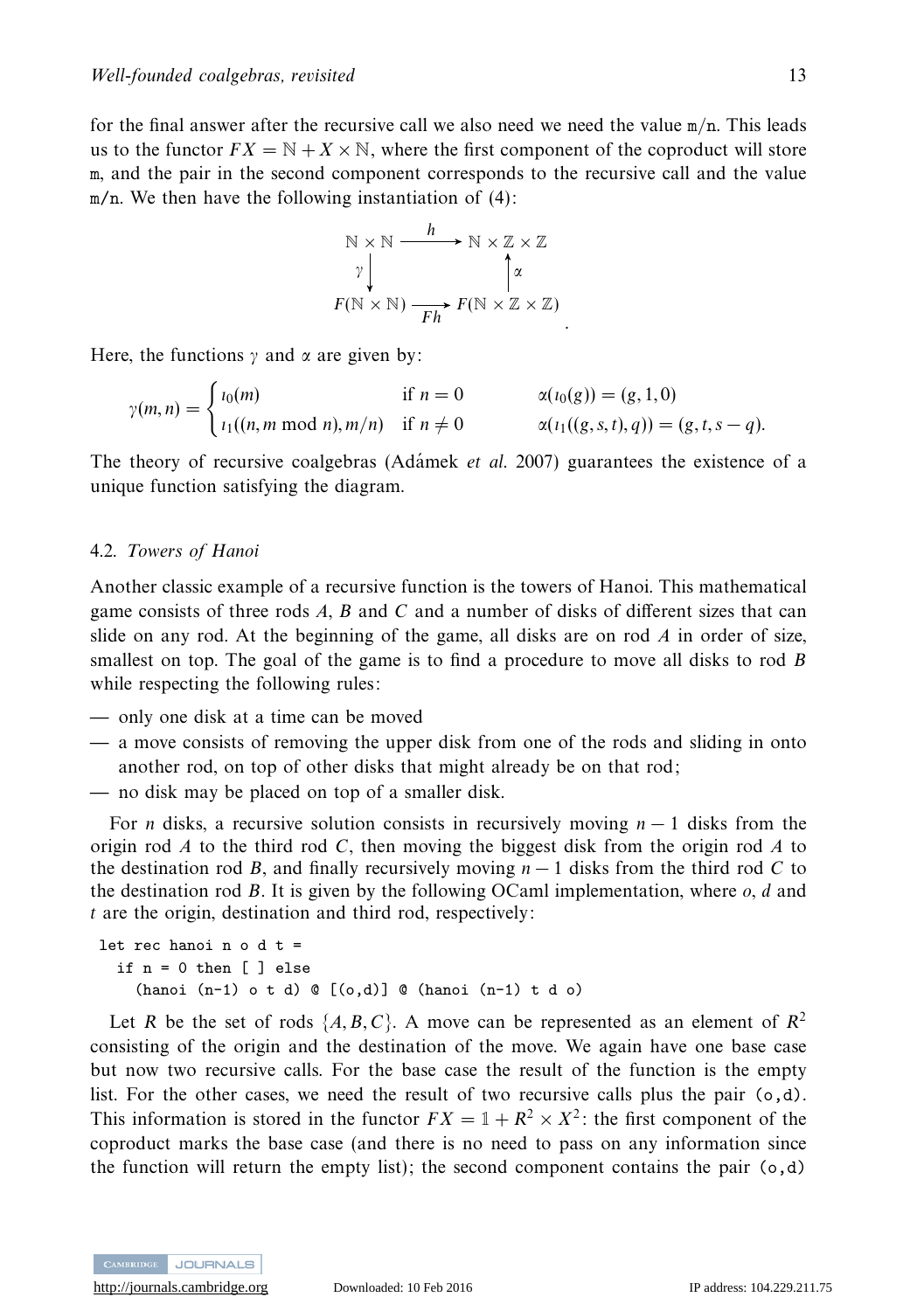plus the two placeholders for the recursive calls  $- X^2$ . All in all, this gives the following instantiation of Equation (4):

$$
\mathbb{N} \times R^3 \xrightarrow{\quad h \quad \mathbb{N} \times (R^2)^* \quad \uparrow \alpha}
$$
\n
$$
1 + R^2 \times (\mathbb{N} \times R^3) \times (\mathbb{N} \times R^3) \xrightarrow{\quad \mathbb{N} \times (R^2) \quad \uparrow \alpha} 1 + R^2 \times (R^2)^* \times (R^2)^*
$$

Here, *γ* and *α* are given by:

$$
\gamma(n, o, d, t) = \begin{cases}\n\iota_0(), & \text{if } n = 0, \\
\iota_1((o, d), (n - 1, o, t, d), (n - 1, t, d, o)), & \text{if } n \neq 0\n\end{cases}
$$
\n
$$
\alpha(\iota_0()) = \varepsilon \qquad \alpha(\iota_1((o, d), b, e)) = b \cdot [(o, d)] \cdot e.
$$

The theory of recursive coalgebras (Adámek et al. 2007) guarantees the existence of a unique function satisfying the diagram.

#### 4.3. Mutually recursive functions: even-odd

This subsection illustrates how our generalization to multi-sorted signatures handles mutually recursive functions in a symmetric way. A very simple example is the definition of the even and odd predicates on natural numbers.

let rec even  $n = if n = 0 then true else odd (n-1)$ and odd  $n = if n = 0 then false else even (n-1)$ 

We can depict the recursion graphically with the following diagram:



This can be viewed as an endofunctor  $F : \mathsf{Set}^V \to \mathsf{Set}^V$ , where  $V = \{$ even, odd $\}$ . The functor is defined by:  $F(A, B) = (1 + B, 1 + A)$  and if  $g : A \rightarrow A'$  and  $h : B \rightarrow B'$ , then  $F(g, h) = (id + h, id + g) : F(A, B) \to F(A', B').$ 

An *F*-coalgebra is a pair  $((C, D), \gamma)$ , where  $\gamma : (C, D) \to F(C, D)$  is a morphism in the underlying category  $\mathsf{Set}^V$ ; that is,

$$
\gamma = (\gamma_{\text{even}}, \gamma_{\text{odd}}) : (C, D) \to (\mathbb{1} + D, \mathbb{1} + C),
$$

where  $\gamma_{\text{even}} : C \to 1 + D$  and  $\gamma_{\text{odd}} : D \to 1 + C$ . Similarly, an *F*-algebra is a pair  $((A, B), \alpha)$ , where  $\alpha$ :  $F(A, B) \rightarrow (A, B)$  is a morphism in Set<sup>V</sup>; that is,

$$
\alpha = (\alpha_{\text{even}}, \alpha_{\text{odd}}) : (\mathbb{1} + B, \mathbb{1} + A) \to (A, B),
$$



.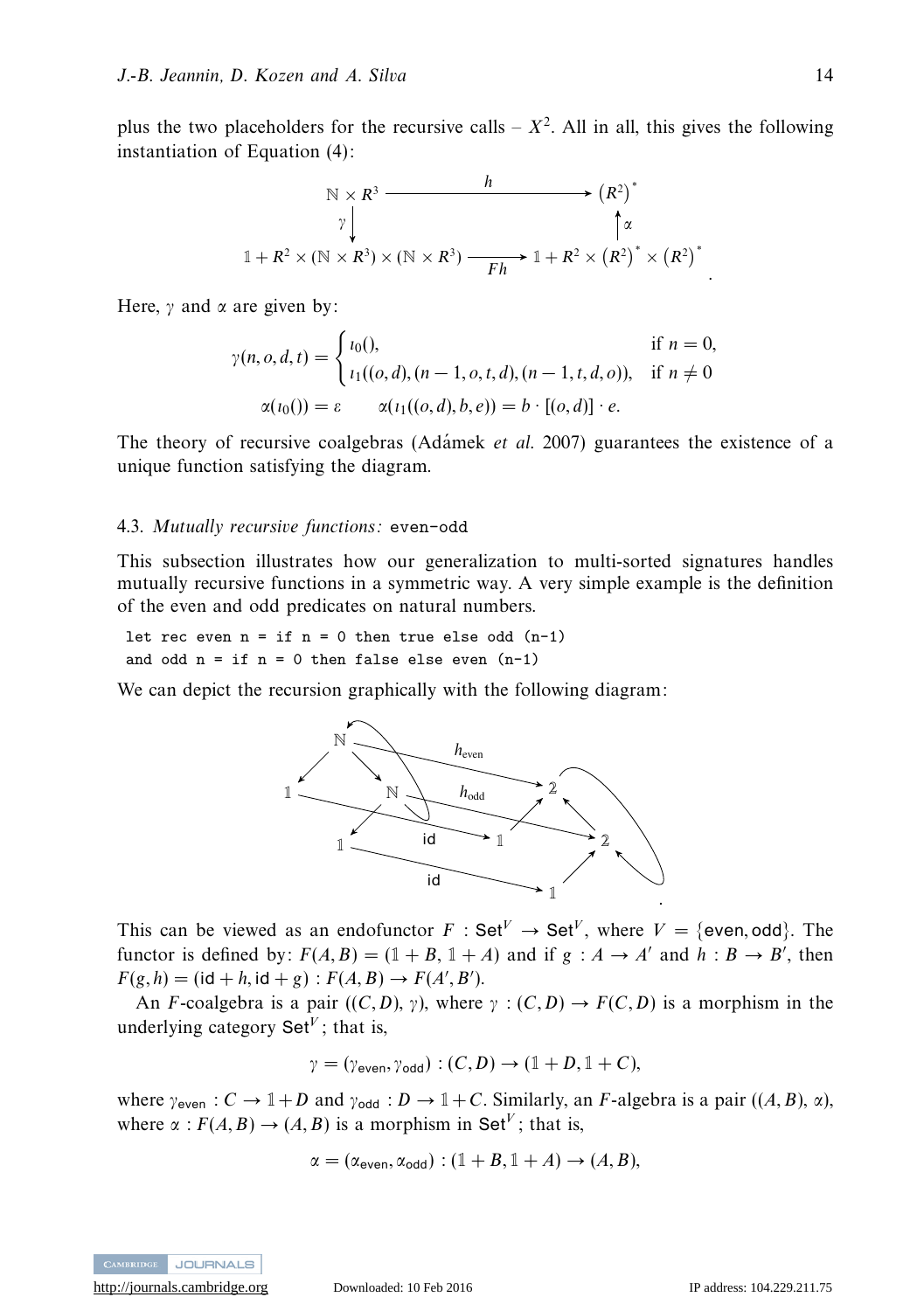where  $\alpha_{\text{even}} : \mathbb{1} + B \rightarrow A$  and  $\alpha_{\text{odd}} : \mathbb{1} + A \rightarrow B$ .

An *F*-algebra-coalgebra morphism  $h: ((C, D), \gamma) \rightarrow ((A, B), \alpha)$  is a map  $h = (h_{\text{even}}, h_{\text{odd}})$ :  $(C, D) \rightarrow (A, B)$  such that the following diagram commutes:

$$
((C, D) \xrightarrow{\qquad (h_{\text{even}}, h_{\text{odd}})} (A, B)
$$
  

$$
((\gamma_{\text{even}}, \gamma_{\text{odd}})) \xrightarrow{\qquad} ((A, D) \xrightarrow{\qquad} ((\gamma_{\text{even}}, \gamma_{\text{odd}}))
$$
  

$$
(1 + D, 1 + C) \xrightarrow{\qquad (id + h_{\text{odd}}, id + h_{\text{even}})} (1 + B, 1 + A)
$$

In our application, we have  $A = B = 2$  and  $C = D = \mathbb{N}$ , with

$$
\gamma_{\text{even}}(n) = \gamma_{\text{odd}}(n) = \begin{cases} \iota_0(1) & \text{if } n = 0 \\ \iota_1(n-1) & \text{if } n > 0 \end{cases}
$$
\n
$$
\alpha_{\text{even}}(\iota_0(1)) = 1 \qquad \alpha_{\text{odd}}(\iota_0(1)) = 0 \qquad \alpha_{\text{even}}(\iota_1(b)) = \alpha_{\text{odd}}(\iota_1(b)) = b.
$$

#### 4.4. Ackermann function

The Ackermann function

$$
A(0, n) = n + 1 \qquad A(m + 1, 0) = A(m, 1) \qquad A(m + 1, n + 1) = A(m, A(m + 1, n)) \tag{9}
$$

is a notoriously fast-growing function that also fits into our general scheme (although one should not try to compute it!). This example is quite interesting, because at first glance it seems not to fit the scheme (4) because of the nested recursive call in the third clause. However, a key insight comes from the termination proof, which is done by induction on the well-founded lexicographic order on  $\mathbb{N} \times \mathbb{N}$  with *m* as the more significant parameter. We see that we can break the definition into two stages, both higher-order.

Rewriting  $A(m, n)$  as  $A_m(n)$ , we have that Equation (9) is equivalent to

$$
A_0 = \lambda n.n + 1 \qquad A_{m+1} = \lambda n \cdot A_m^{n+1}(1),
$$

where  $f^n$  denotes the *n*-fold composition of  $f$  with itself:

$$
f^0 = \lambda n.n \qquad f^{n+1} = f \circ f^n.
$$

The outermost stage computes  $m \mapsto A_m$ . The corresponding diagram is



where

$$
\gamma(0) = \iota_0(1) \qquad \gamma(m+1) = \iota_1(m) \qquad \alpha(\iota_0(1)) = \lambda n \cdot n + 1 \qquad \alpha(\iota_1(f)) = \lambda n \cdot f^{n+1}(1).
$$

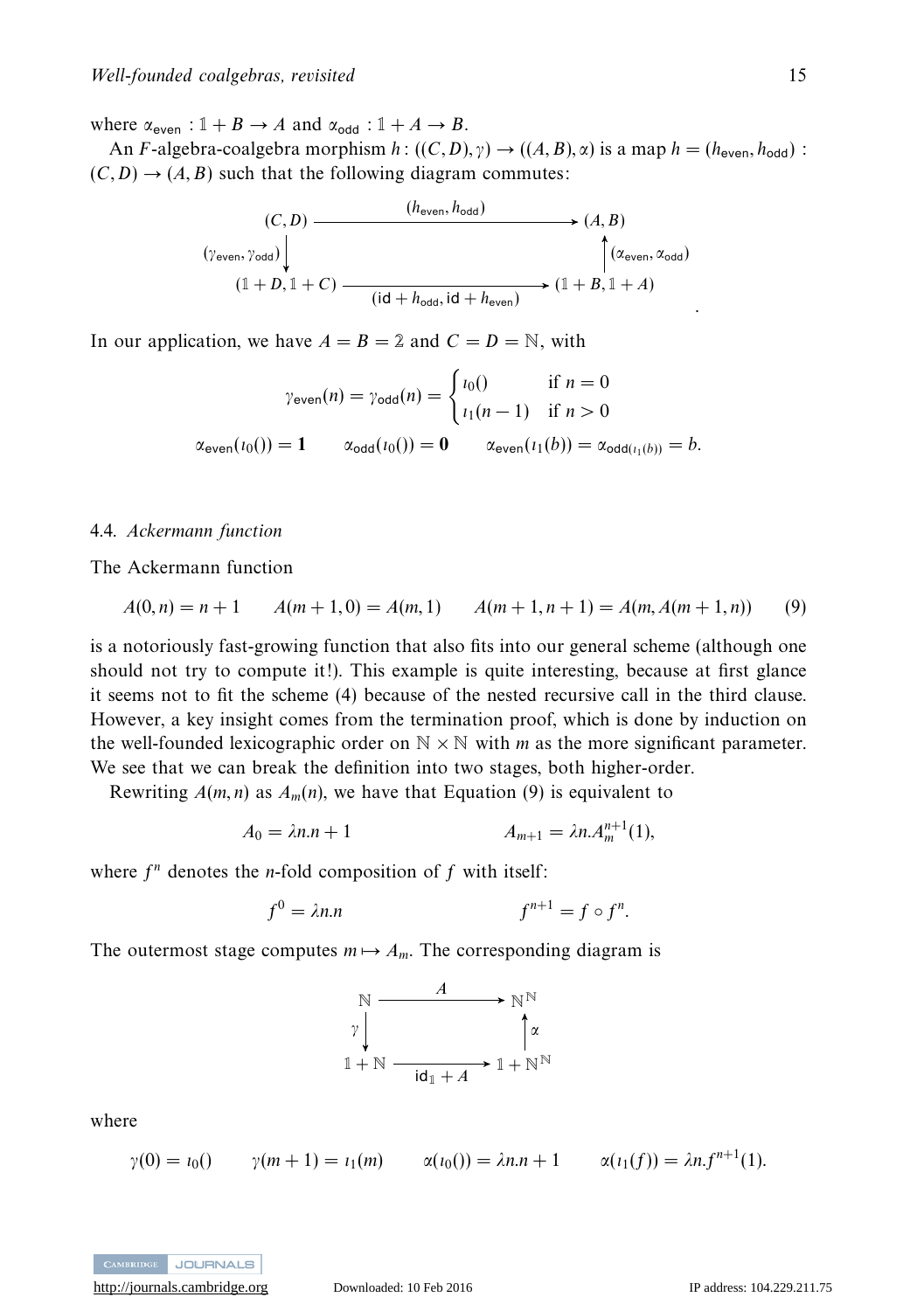In turn, the function  $\alpha$  is defined in terms the iterated composition function comp(*n*, *f*) = *fn*, defined for functions on a generic domain *D* by:



where  $FX = 1 + D^D \times X$  and

$$
\gamma'(0, f) = \iota_0(1) \qquad \gamma'(n+1, f) = \iota_1(f, (n, f)) \qquad \alpha'(\iota_0(1)) = \mathrm{id}_D \qquad \alpha'(\iota_1(f, g)) = f \circ g.
$$

Hence, the Ackermann function (somewhat surprisingly to us) also fits the scheme (4).

## **5. Non-well-founded examples**

We provided many examples of non-well-founded functions in Jeannin *et al.* (2012, 2013), including probabilistic protocols, *p*-adic numbers, and a fairly substantial example involving abstract interpretation. Here we present a few more. We will also present an example involving the set of elements in an infinite list in Section 6.

#### 5.1. Descending sequences

As one of the simplest nontrivial coinductive datatypes, streams offer the ideal playground to test new theories. We present an example on streams of natural numbers N*<sup>ω</sup>*. The following example, taken from a talk by Capretta (Capretta 2007), has a unique solution, but does not fit the existing theory of well-founded coalgebras (Adámek *et al.* 2007) or our generalization presented here, nor does it fit the theory of corecursive algebras (Capretta et al. 2009).

The goal is to produce from a given stream of natural numbers another stream of natural numbers containing the lengths of the maximal strictly descending subsequences of the input stream. An example is shown in the following figure, where the input stream is depicted in a grid to show the order of elements.



Here is a simple recursive definition of the function in CoCaml (see Section 6), where the constructor solver builds a new stream:

```
let descending arg =
  let corec[constructor] descending_aux (n, i :: j :: t) =if i > j then descending_aux (n+1, j :: t)
    else n :: descending_aux (1, j :: t) in
  descending_aux (1, arg)
```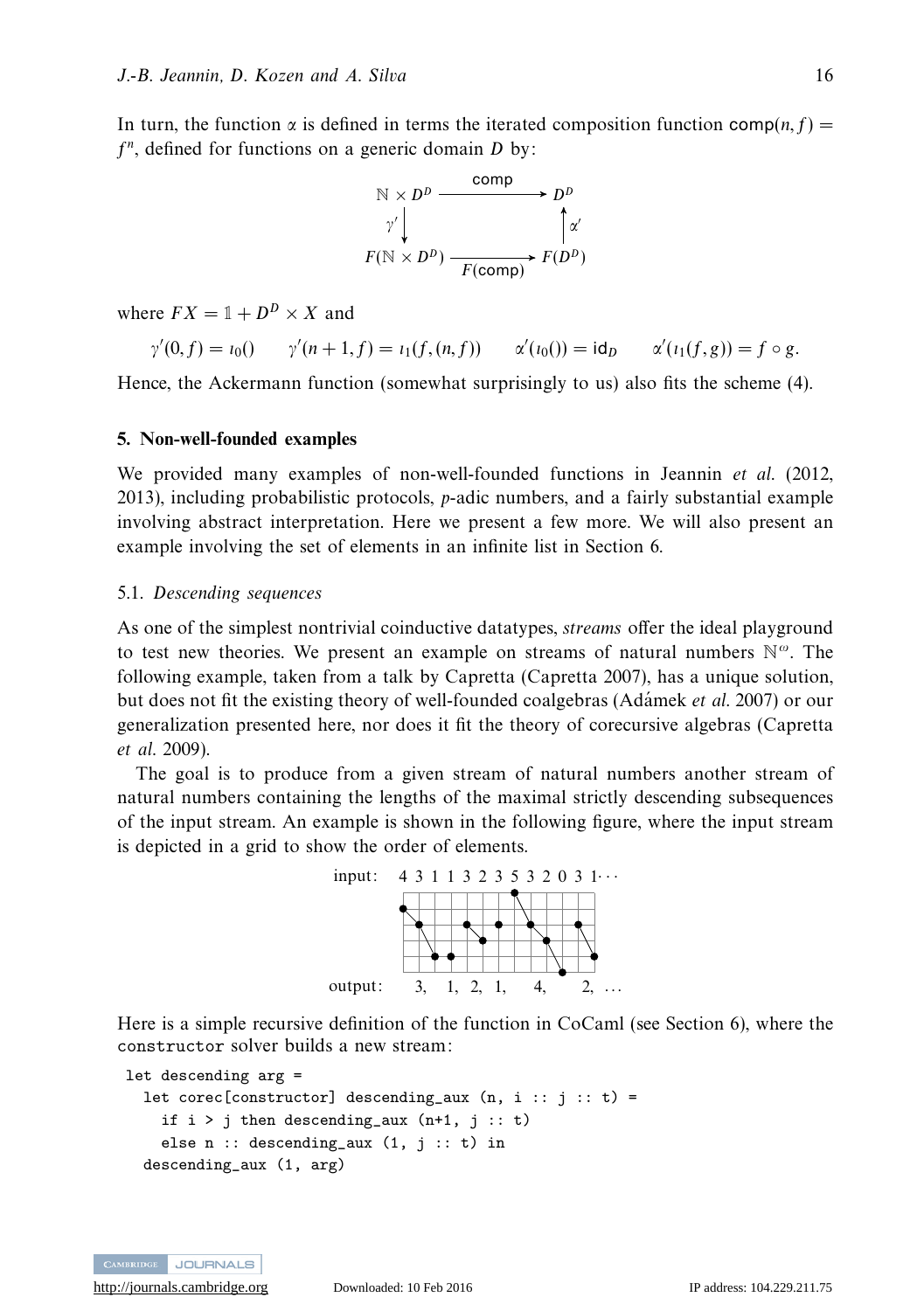This definition corresponds to the following instantiation of Equation (4):

$$
\mathbb{N} \times \mathbb{N}^{\omega} \xrightarrow{\hspace{1cm} h \hspace{1cm}} \mathbb{N}^{\omega}
$$
\n
$$
\mathbb{N} \times \mathbb{N}^{\omega} + \mathbb{N} \times (\mathbb{N} \times \mathbb{N}^{\omega}) \xrightarrow[\hspace{1cm} h + id_{\mathbb{N}} \times h]{\hspace{1cm}} \mathbb{N}^{\omega} + \mathbb{N} \times \mathbb{N}^{\omega}
$$

where  $FX = X + N \times X$  and

$$
\gamma(n, i:: j:: t) = \begin{cases} \iota_0(n+1, j:: t) & \text{if } i > j \\ \iota_1(n, (1, j:: t)) & \text{otherwise} \end{cases} \qquad \alpha(\iota_0(s)) = s \qquad \alpha(\iota_1(n, s)) = n:: s.
$$

The constructor solver is one of the built-in solvers in CoCaml. It is used to construct a solution that is an element of a final coalgebra. In such situations, the solution is unique, but not necessarily the least fixpoint of any monotone map, as the codomain is not ordered.

#### 5.2. Alternating turing machines and IND programs

Alternating Turing machines (see e.g. Papadimitriou (1993); Sipser (2006)) are like nondeterministic Turing machines, except they can make universal (∧) branches as well as existential (∨) branches. An existential configuration is accepting if at least one of its successor configurations is accepting, whereas a universal configuration is accepting if all of its successor configurations are accepting.

Formally, the semantics of alternating Turing machines is described in terms of an inductive labelling of machine configurations  $C$  with either  $\bf{0}$  (rejecting),  $\bf{1}$  (accepting) or ⊥ (undetermined). In the present framework, the function *γ* would give the set of successor configurations and the labelling of the state as either existential or universal, and  $\alpha$  would tell how to label configurations **0**, **1**, or  $\perp$  inductively up the computation tree. Formally, *α* gives the infimum for universal configurations and supremum for existential configurations in three-valued Kleene logic  $3 = \{0, \perp, 1\}$  with ordering  $0 \leq \perp \leq 1$ .



The canonical solution is defined to be the least fixpoint with respect to a different order, namely the Scott order  $\perp \sqsubseteq 0$ ,  $\perp \sqsubseteq 1$ . This example is interesting, because it is a case in which  $\alpha$  is not strict; for example, a universal configuration can be labelled **0** as soon as one of its successors is known to be labelled **0**, regardless of the labels of the other successors.

A similar model is the IND programming language for the inductive sets (Harel and Kozen 1984). An IND program consists of a sequence of labelled statements of three kinds: universal and existential assignment ( $x := \forall$  and  $x := \exists$ , respectively), conditional test (if  $s = t$  then  $\ell_1$  else  $\ell_2$ ) and halting (accept, reject). The semantics of IND

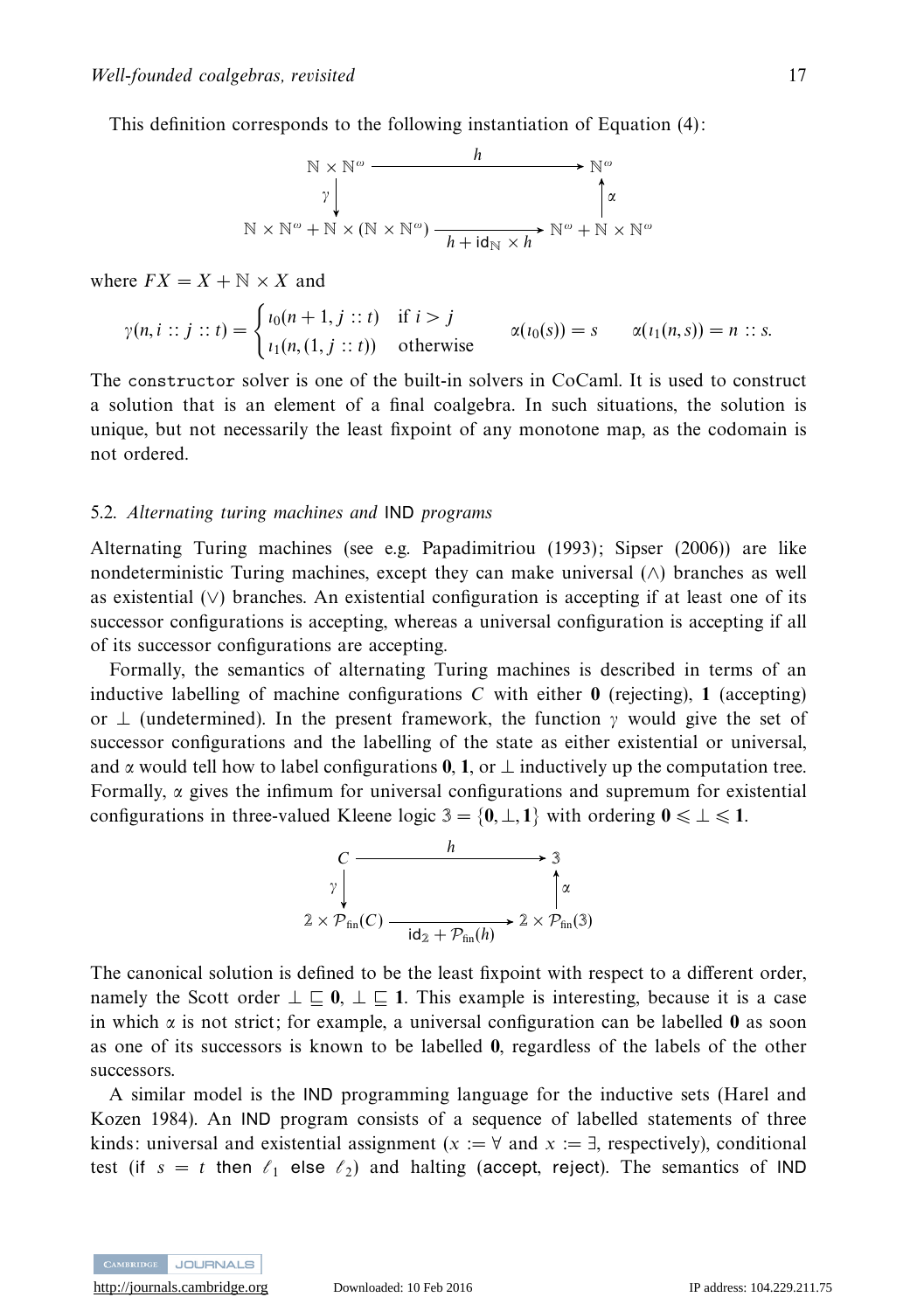programs is very similar to alternating Turing machines. The statement  $x := \exists$  assigns a nondeterministically chosen element of the domain to the variable *x*, spawning as many new processes as the cardinality of the domain. The computation from that point accepts if at least one of the newly spawned processes accepts. Similarly, the statement  $x := \forall$ accepts if all the newly spawned processes accept. Thus, the semantics is the same as alternating Turing machines, except that the branching degree is equal to the cardinality of the domain of computation. IND programs accept exactly the inductively definable sets, which over  $\mathbb N$  are exactly the  $\Pi_1^1$  sets.

# **6. CoCaml**

Along with our study characterizing the existence and uniqueness of solutions of diagram (4), we also became interested in situations in which solutions exist but are not unique. There are many interesting such cases, as our non-well-founded examples have shown. Often there is a desired solution to (4), but it is not the one computed by the standard semantics of recursion. We wanted to provide language constructs for the programmer to specify alternative solutions in those cases. This led to the design of an extension of OCaml called CoCaml (CoCaml 2012; Jeannin et al. 2012, 2013). The language is described in more detail there, but we would like to give a flavor of it in this section.

We provide some motivation using a function over streams, coded in OCaml as infinite lists. In OCaml, the type of finite and infinite lists is built in. The empty list is written [ ], and the list with head h and tail t is written h  $\cdots$  t. Infinite objects of this type can be defined using the let rec construct. For example,

```
let rec ones = 1 :: ones
let rec alt = 1 :: 2 :: alt
```
The first example defines the infinite sequence of ones 1*,* 1*,* 1*,* 1*,...* and the second the sequence 1*,* 2*,* 1*,* 2*,...* .

The let rec construct allows us to build only *regular* lists, that is, those that are ultimately periodic. Such lists always have a finite representation in memory. The coinductive elements we consider are always regular; that is, they have a finite but possibly cyclic representation. This is different from a setting in which infinite elements are represented lazily and are computed on the fly.

Although the let rec construct allows us to specify (finite representations of) infinite structures, further investigation reveals a major shortcoming. For example, suppose we wanted to define a function that, given an infinite list, returns the set of its elements. For the lists ones and alt, the function should return the sets  $\{1\}$  and  $\{1, 2\}$ , respectively. One would like to write a function definition using the obvious equations which pattern-match on the two constructors of the list datatype:

```
let set 1 = match 1 with| [ ] \rightarrow [ ]|h :: t \rightarrow insert h (set t)
```
where insert inserts an element in a set, represented say by a sorted finite list without duplicates. However, this function will not halt in OCaml on the lists ones and alt,

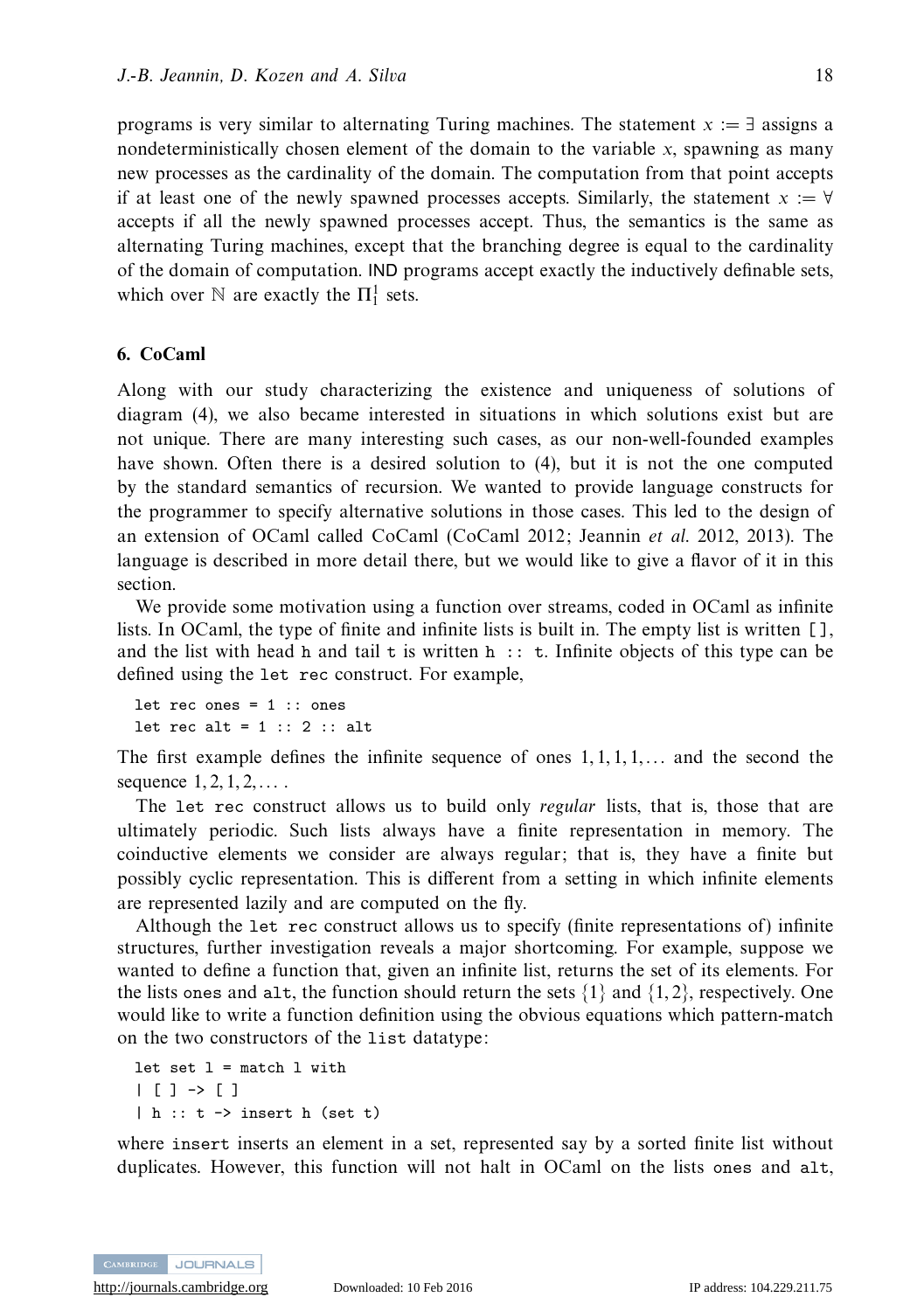even though it is clear what the answers should be. Note that this is not a corecursive definition, as we are not asking for a greatest solution or a unique solution in a final coalgebra, but rather a least solution in a different ordered domain from the one provided by the standard semantics of recursive functions. The standard semantics of recursive functions gives us the least solution in a domain with bottom element  $\perp$  representing nontermination, whereas we would like the least solution in a different CPO, namely  $(\mathcal{P}(\mathbb{Z}), \subseteq)$  with bottom element  $\emptyset$ .

The CoCaml language extends OCaml with a construct that allows functions defined by equations, like the one above, to be supplied with an extra parameter, namely a solver for the given equations. For instance, the example above would be almost the same in CoCaml:

```
let corec[iterator([ ])] set l = match l with
| [ ] \rightarrow [ ]|h :: t \rightarrow insert h (set t)
```
The construct corec with the parameter iterator( $[$ ]) specifies to the compiler that the equations above should be solved using the built-in iterator solver—in this case a least fixpoint computation – starting with the initial element  $[]$ . For the infinite list alt, which can abstractly be thought of as the circular structure



the compiler will generate two equations:

 $set(x) = insert 1 (set(y))$  $set(y) = insert 2 (set(x))$ 

then solve them using the specified solver iterator, which will produce the intended set  $\{1,2\}.$ 

CoCaml has a number of built-in solvers (iterator, constructor and a Gaussian elimination solver gaussian), as well as an interface for programmers to create their own solvers; see Jeannin et al. (2012, 2013) and the CoCaml project website (CoCaml 2012) for details. The solver constructor, which we already mentioned in the descending sequence example of the previous section, is particularly interesting, since it enables the definition of functions whose codomain is a given final coalgebra.

# **7. Discussion**

In this paper, we have presented the origins of our work on bringing coinduction to a functional language in the form of effective language constructs.

The work in the present paper and related implementation papers (Jeannin et al. 2012, 2013) was inspired by work on recursive coalgebras (Adámek *et al.* 2007) and Elgot algebras (Adámek et al. 2006). We have extended and clarified the results in Adámek et al. (2007) by providing a different proof that works on a larger class of functors. Our generalization handles multi-sorted signatures and mutually recursive functions in a

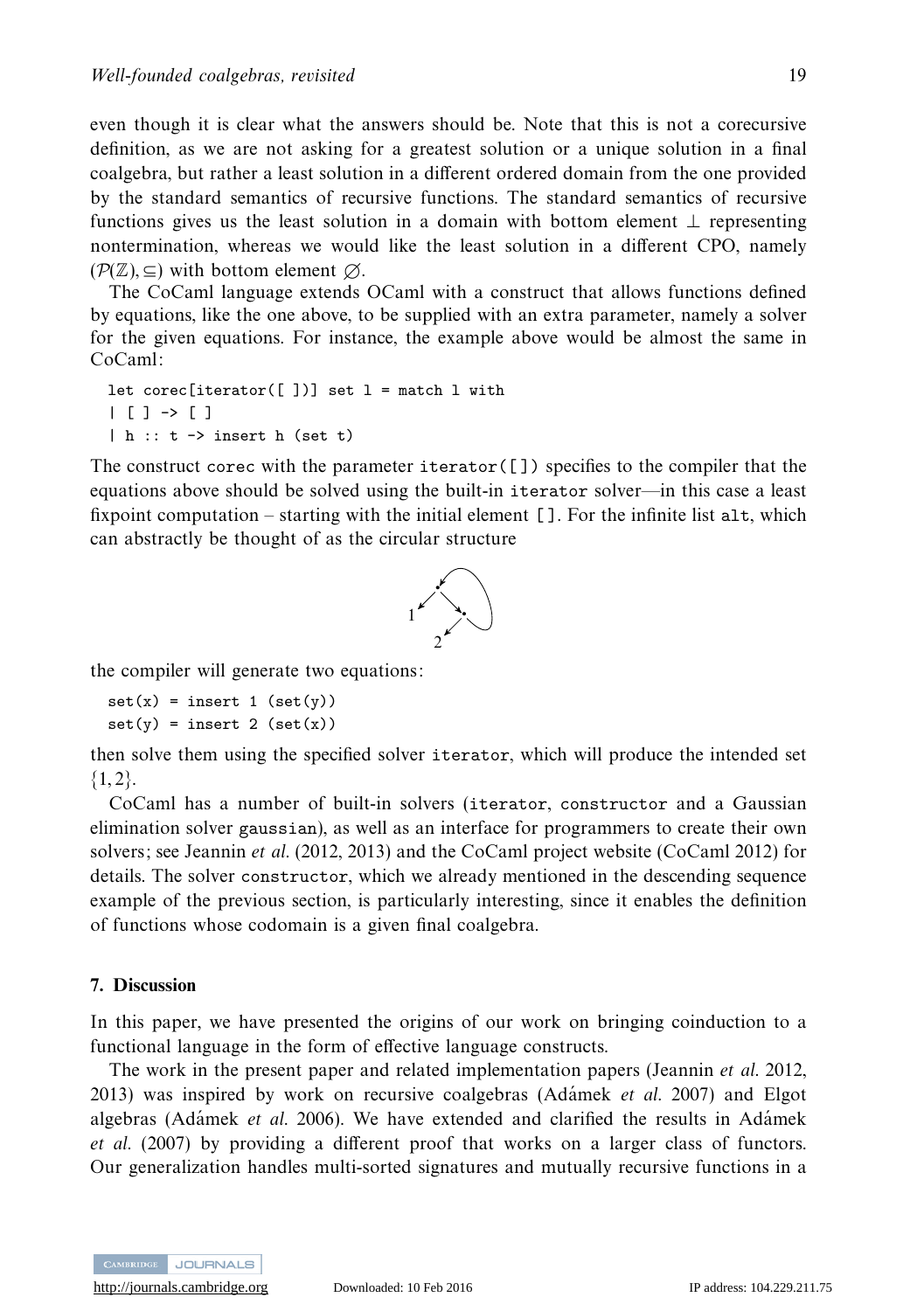symmetric way and is not restricted to finitary functors. We have also provided several examples of functions defined using this scheme, as well as non-well-founded examples that do not have a unique solution but still have a canonical solution. Finally, we have briefly described our work on programming language constructs to allow the programmer to choose alternative solution methods when the standard semantics of recursion would not halt.

The theoretical results of Adámek et al. (2007) and the results of this paper are concerned with the properties of the domain *C* ensuring unique solutions to the diagram (4). The motivation for recursive coalgebras stems from the seminal work of Osius (1974) on coalgebras of the powerset functor, generalized in Paul Taylor's monograph (Taylor 2009). Capretta et al.  $(2009)$  studied the dual problem of characterizing properties of the codomain *A* ensuring this property. The work of Adamek, Milius, and Velebil on Elgot algebras (Adámek *et al.* 2006) is relevant to our work on recursive definitions that do not have unique solutions. Elgot algebras provide specified canonical solutions rather than unique ones. The canonical solutions must satisfy two axioms, the first ensuring that solutions are independent of the representation of the input and are thus well-defined on a final coalgebra, and the second that allows multiple fixpoints to be parameterized and computed sequentially. The latter property gives an alternative approach to mutually recursive functions. There is also some related work of a more practical nature (Hirschowitz et al. 2003; Sperber and Thiemann 1998; Syme 2006; Trancon y Widemann  $2011$ ) that we discuss in Jeannin *et al.* (2012, 2013).

## **Acknowledgments**

Thanks to Stefan Milius for stimulating discussions. We are grateful for detailed comments of Ernst Doberkat and Alexander Kurz which helped us improving the presentation.

## **Financial support**

The third author was partially supported by the Dutch Research Foundation (NWO), project numbers 639.021.334 and 612.001.113. The second author was supported by the National Security Agency.

## **Conflict of interest**

None.

## **References**

Adámek, J., Lücke, D. and Milius, S. (2007). Recursive coalgebras of finitary functors. Theoretical Informatics and Applications **41** (4) 447–462.

Adámek, J., Milius, S. and Velebil, S. (2006). Elgot algebras. Logical Methods in Computer Science **2** (5:4) 1–31.

Capretta, V. (2007). An introduction to corecursive algebras. http://www.cs.ru.nl/~venanzio/ publications/brouwer\_seminar\_4\_12\_2007.pdf.